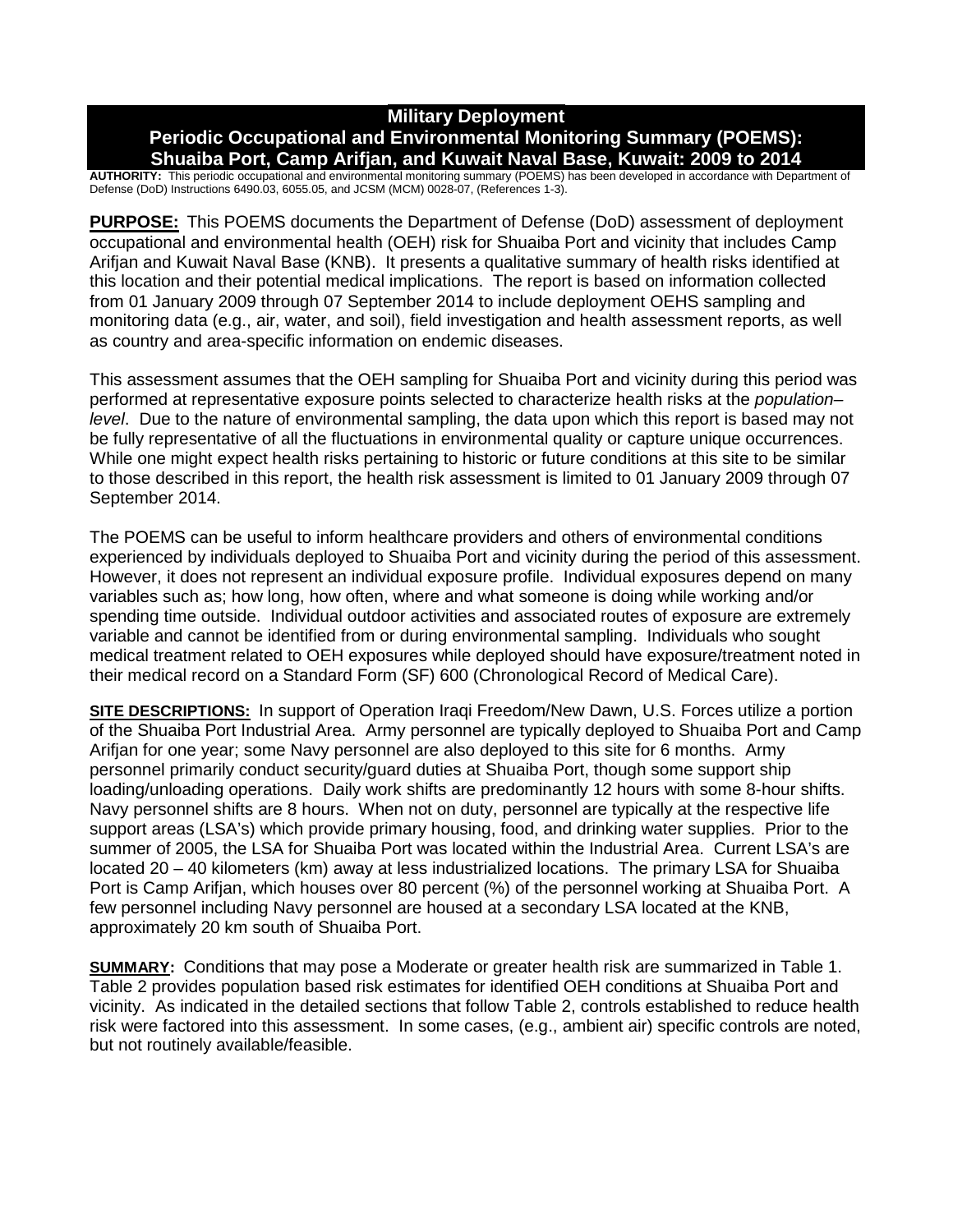## **Table 1: Summary of Occupational and Environmental Conditions with MODERATE or Greater Health Risk**

*Short-term health risks & medical implications:*

The following hazards may be associated with potential acute health effects in some personnel during deployment at Shuaiba Port and vicinity that includes Camp Arifjan and Kuwait Naval Base:

The following may have caused acute health effects in some personnel *during deployment at* Shuaiba Port and vicinity, Kuwait*:* 

Inhalable coarse particulate matter less than 10 micrometers in diameter  $(PM_{10})$ ; inhalable fine particulate matter less than 2.5 micrometers in diameter (PM2.5); food/waterborne diseases (e.g., bacterial diarrhea, Hepatitis A, Typhoid fever, diarrheacholera, diarrhea-protozoal); other endemic diseases (cutaneous leishmaniasis, scrub Typhus (mite-borne), Tuberculosis (TB), Leptospirosis, Q fever); heat stress; continuous noise; fuel/petroleum products/industrial chemical spills. For food/waterborne diseases (e.g., bacterial diarrhea, hepatitis A, Typhoid fever, diarrhea-cholera, diarrhea-protozoal), if ingesting local food and water, the health effects can temporarily incapacitate personnel (diarrhea) or result in prolonged illness (Hepatitis A, Typhoid fever). Risks from food/waterborne diseases may have been reduced with preventive medicine controls and mitigation, which includes Hepatitis A and Typhoid fever vaccinations and only drinking from approved water sources in accordance with standing CENTCOM policy. For other vector-borne endemic diseases (cutaneous leishmaniasis, scrub Typhus(mite-borne)), these diseases may constitute a significant risk due to exposure to biting vectors; risk reduced to low by proper wear of the treated uniform, application of repellent to exposed skin and bed net, and appropriate chemoprophylaxis. For respiratory diseases (Tuberculosis (TB)), personnel in close-quarter conditions could have been at risk for person-to-person spread. For water contact diseases (Leptospirosis) activities involving extensive contact with surface water increase risk. Animal contact diseases (Q fever), pose year-round risk. For heat stress, risk can be greater during months of May through October, and for susceptible persons including those older than 45, of low fitness level, or with underlying medical conditions. Risks from heat stress may have been reduced with preventive medicine controls, work-rest cycles, and mitigation. For continuous noise exposure, the short-term risk is to personnel working near major noise sources; risk may have been reduced to personnel working near major noise sources by wearing proper hearing protection. For fuel/petroleum products/industrial chemical spills, personnel conducting ship loading/unloading operations may experience exposures to hydraulic fluid and engine oil due to leakage and maintenance; risk may be moderate for individuals conducting specific operations without wearing proper protective equipment.

Air quality: For inhalable coarse particulate matter less than 10 micrometers in diameter ( $PM_{10}$ ), the  $PM_{10}$  overall short-term risk was 'None to High' for Shuaiba Port and vicinity. For inhalable fine particulate matter less than 2.5 micrometers in diameter (PM<sub>2.5</sub>), the PM<sub>2.5</sub> overall short-term risk was 'Low to High' for Shuaiba Port and vicinity. However, the entire Shuaiba Port and vicinity area is an arid and dust-prone desert environment, also subject to vehicle traffic. Consequently, exposures to  $PM_{10}$  and  $PM_{2.5}$  may vary, as conditions may vary, and may result in mild to more serious short-term health effects (e.g., eye, nose or throat and lung irritation) in some personnel while at this site, particularly exposures to high levels of dust such as during high winds or dust storms. For  $PM_{10}$  and  $PM_{2.5}$ , certain subgroups of the deployed forces (e.g., those with pre-existing asthma/cardio-pulmonary conditions) are at greatest risk of developing notable health effects. Although most effects from exposure to particulate matter should have resolved post-deployment, providers should be prepared to consider the relationship between deployment exposures and current complaints. Some individuals may have sought treatment for acute respiratory irritation during their time at Shuaiba Port and vicinity, Kuwait. Personnel who reported with symptoms or required treatment while at this site should have exposure/treatment noted in medical record (e.g., electronic medical record and/or on a Standard Form (SF) 600 (*Chronological Record of Medical Care*).

> Page 2 of 31 Reviewed by CENTCOM (12 May 2015) Final Approval Date (26 October 2015)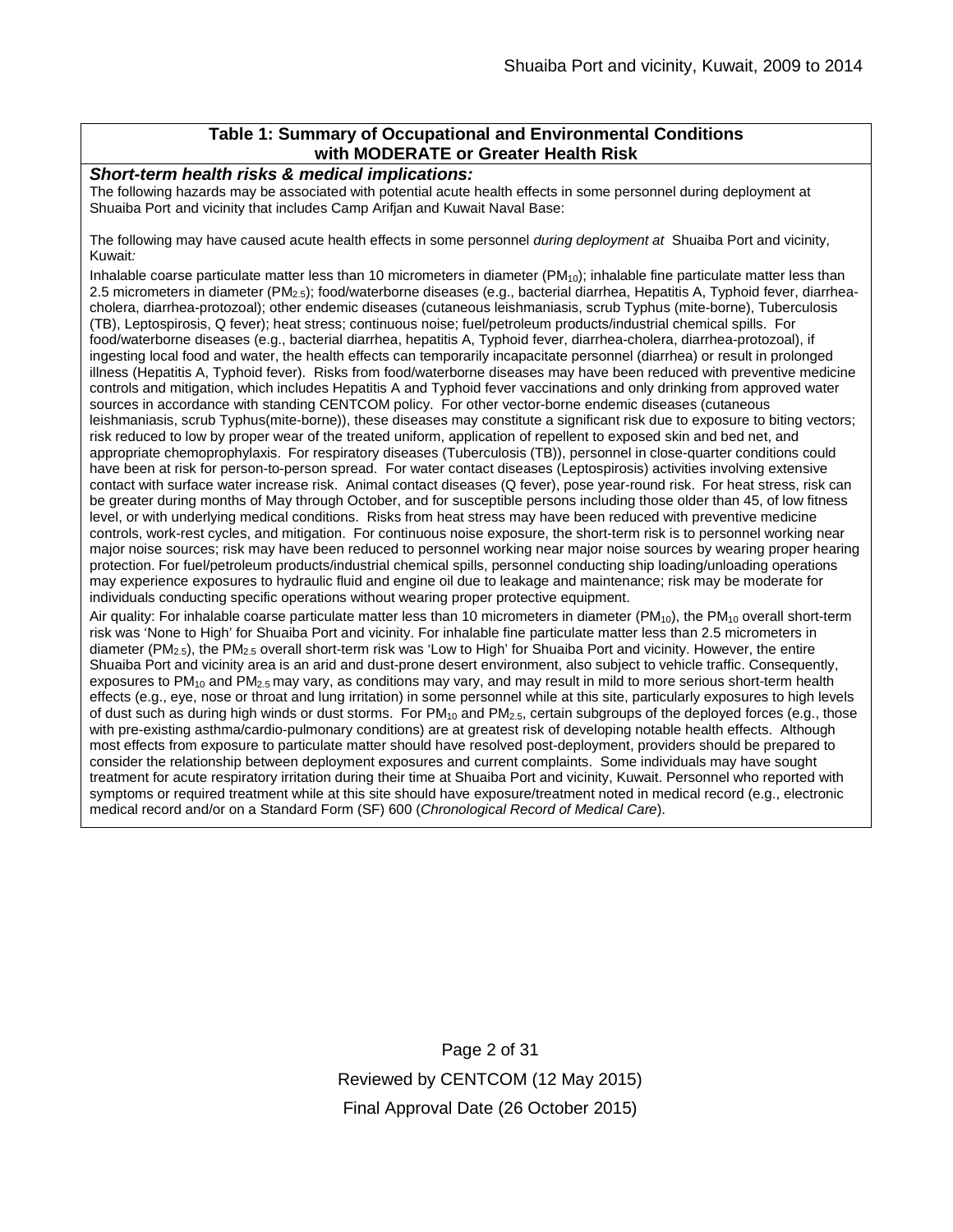### **Table 1: Continued**

#### *Long-term health risks & medical implications:*

The following hazards may be associated with potential chronic health effects in some personnel during deployment at Shuaiba Port and vicinity that includes Camp Arifjan and Kuwait Naval Base:

The hazards associated with potential long-term health effects at Shuaiba Port and vicinity, Kuwait, include inhalable fine PM2.5, continuous noise, and fuel/petroleum products/industrial chemical spills.

For continuous noise exposure, the long-term risk is to personnel working near major noise sources. Risk may have been reduced to personnel working near major noise sources (e.g., persons working on or near ship loading/unloading operations) by wearing proper hearing protection. Certain individuals may need to be followed/evaluated for specific occupational exposures/injuries (e.g., annual audiograms as part of the medical surveillance for those enrolled in the Hearing Conservation Program; and personnel covered by Respiratory Protection Program and/or Hazardous Waste/Emergency Responders Medical Surveillance). For fuel/petroleum products/industrial chemical spills, personnel conducting ship loading/unloading operations may experience exposures to hydraulic fluid and engine oil due to leakage and maintenance; risk may be moderate for individuals conducting specific operations without wearing proper protective equipment.

Air Quality: For inhalable PM2.5 from environmental dust, the overall long-term risk was 'Moderate' for Shuaiba Port and vicinity. Inhalable coarse PM<sub>10</sub> from environmental dust was not evaluated for long-term risk due to no available health guidelines. However, the entire Shuaiba Port and vicinity area is an arid and dust-prone desert environment, also subject to vehicle traffic, and conditions may have varied. For inhalational exposure to high levels of dust and particulate matter, such as during high winds or dust storms, it is considered possible that some otherwise healthy personnel who were exposed for a long-term period to dust and particulate matter could develop certain health conditions (e.g., reduced lung function, cardiopulmonary disease). Personnel with a history of asthma or cardiopulmonary disease could potentially be more likely to develop such chronic health conditions. While the PM exposures are documented and archived, at this time there are no specific recommended, post-deployment medical surveillance evaluations or treatments. Providers should still consider overall individual health status (e.g., any underlying conditions/susceptibilities) and any potential unique individual exposures (such as occupational or specific personal dosimeter data) when assessing individual concerns.

> Page 3 of 31 Reviewed by CENTCOM (12 May 2015) Final Approval Date (26 October 2015)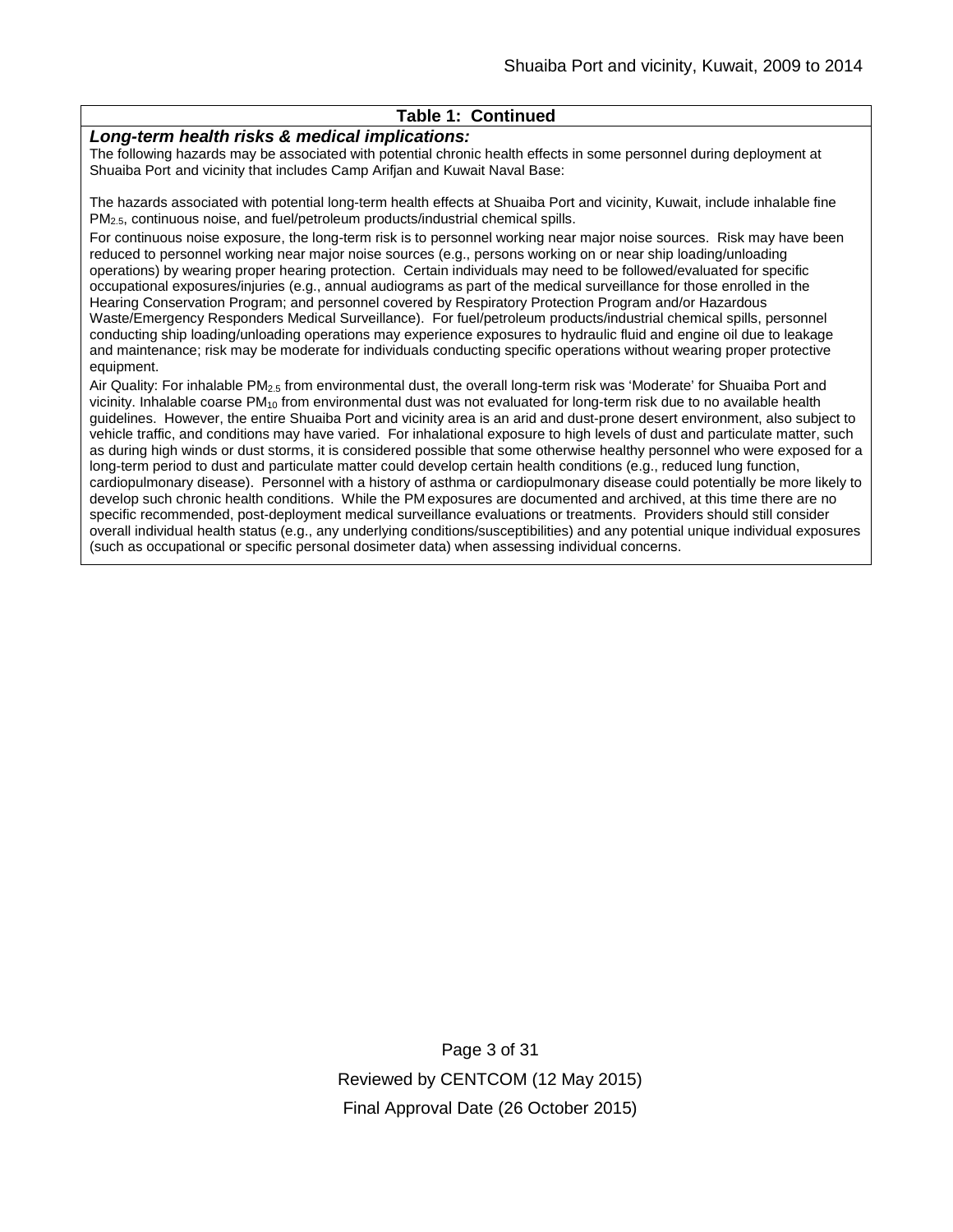**Table 2. Population-Based Health Risk Estimates –** Shuaiba Port and vicinity that includes Camp Arifjan and Kuwait Naval Base. **1, 2**

| Source of<br><b>Identified</b><br>Health Risk <sup>3</sup>                             | <b>Unmitigated Health Risk</b><br>Estimate <sup>4</sup>                                                                                                                                                                                                                                                                    | <b>Control Measures</b><br>Implemented                                                                                                                 | Residual Health Risk Estimate <sup>4</sup>                                                                                                                                                                                                                                                                              |
|----------------------------------------------------------------------------------------|----------------------------------------------------------------------------------------------------------------------------------------------------------------------------------------------------------------------------------------------------------------------------------------------------------------------------|--------------------------------------------------------------------------------------------------------------------------------------------------------|-------------------------------------------------------------------------------------------------------------------------------------------------------------------------------------------------------------------------------------------------------------------------------------------------------------------------|
| <b>AIR</b>                                                                             |                                                                                                                                                                                                                                                                                                                            |                                                                                                                                                        |                                                                                                                                                                                                                                                                                                                         |
| Particulate matter<br>less than 10<br>micrometers in<br>diameter $(PM_{10})$           | Short-term: (None to High) Daily<br>levels vary, acute health effects<br>(e.g., upper respiratory tract<br>irritation) more pronounced during<br>peak days. More serious effects are<br>possible in susceptible persons (e.g.,<br>those with asthma/existing<br>respiratory diseases).                                     | Limiting strenuous<br>physical activities when air<br>quality is especially poor;<br>and actions such as<br>closing tent flaps,<br>windows, and doors. | Short-term: (None to High) Daily levels<br>vary, acute health effects (e.g., upper<br>respiratory tract irritation) more<br>pronounced during peak days. More<br>serious effects are possible in<br>susceptible persons (e.g., those with<br>asthma/existing respiratory diseases).                                     |
|                                                                                        | Long-term: No health guidelines                                                                                                                                                                                                                                                                                            |                                                                                                                                                        | Long-term: No health guidelines                                                                                                                                                                                                                                                                                         |
| Particulate matter<br>less than 2.5<br>micrometers in<br>diameter (PM <sub>2.5</sub> ) | Short-term: (Low to High) A majority<br>of the time mild acute (short term)<br>health effects are anticipated; certain<br>peak levels may produce mild eye,<br>nose, or throat irritation in some<br>personnel and pre-existing health<br>conditions (e.g., asthma, or<br>cardiopulmonary diseases) may be<br>exacerbated. | Limiting strenuous<br>physical activities when air<br>quality is especially poor;                                                                      | Short-term: (Low to High) A majority of<br>the time mild acute (short term) health<br>effects are anticipated; certain peak<br>levels may produce mild eye, nose, or<br>throat irritation in some personnel and<br>pre-existing health conditions (e.g.,<br>asthma, or cardiopulmonary diseases)<br>may be exacerbated. |
|                                                                                        | Long-term: Moderate. A small<br>percentage of personnel may be at<br>increased risk for developing chronic<br>conditions, particularly those more<br>susceptible to acute effects (e.g.,<br>those with asthma/existing<br>respiratory diseases).                                                                           | and actions such as<br>closing tent flaps,<br>windows, and doors.                                                                                      | Long-term: Moderate. A small<br>percentage of personnel may be at<br>increased risk for developing chronic<br>conditions, particularly those more<br>susceptible to acute effects (e.g.,<br>those with asthma/existing respiratory<br>diseases).                                                                        |
| PM <sub>2.5</sub> airborne<br>metals                                                   | Short-term: Low risk (for cadmium)                                                                                                                                                                                                                                                                                         |                                                                                                                                                        | Short-term: Low risk (for cadmium)                                                                                                                                                                                                                                                                                      |
|                                                                                        | Long-term: Low risk (for cadmium)                                                                                                                                                                                                                                                                                          |                                                                                                                                                        | Long-term: Low risk (for cadmium)                                                                                                                                                                                                                                                                                       |
| Chemical<br>Pollutants                                                                 | Short-term: No risk (for O <sub>3</sub> , NO <sub>2</sub> ,CO,<br>$H_2S$ , NH <sub>3</sub> acrolein) to Low (for SO <sub>2</sub> ).                                                                                                                                                                                        |                                                                                                                                                        | Short-term: No risk (for O <sub>3</sub> , NO <sub>2</sub> , CO,<br>$H_2S$ , NH <sub>3</sub> acrolein) to Low (for $SO_2$ ).                                                                                                                                                                                             |
| (organic and<br>inorganic gases)                                                       | Long-term: No risk (for NO <sub>2</sub> , CO,<br>$H_2S$ , NH <sub>3</sub> , SO <sub>2</sub> ) to Low (for acrolein,<br>$O_3$                                                                                                                                                                                               |                                                                                                                                                        | Long-term: No risk (for NO <sub>2</sub> , CO, H <sub>2</sub> S,<br>$NH_3$ , $SO_2$ ) to Low (for acrolein, $O_3$ )                                                                                                                                                                                                      |

Page 4 of 31 Reviewed by CENTCOM (12 May 2015) Final Approval Date (26 October 2015)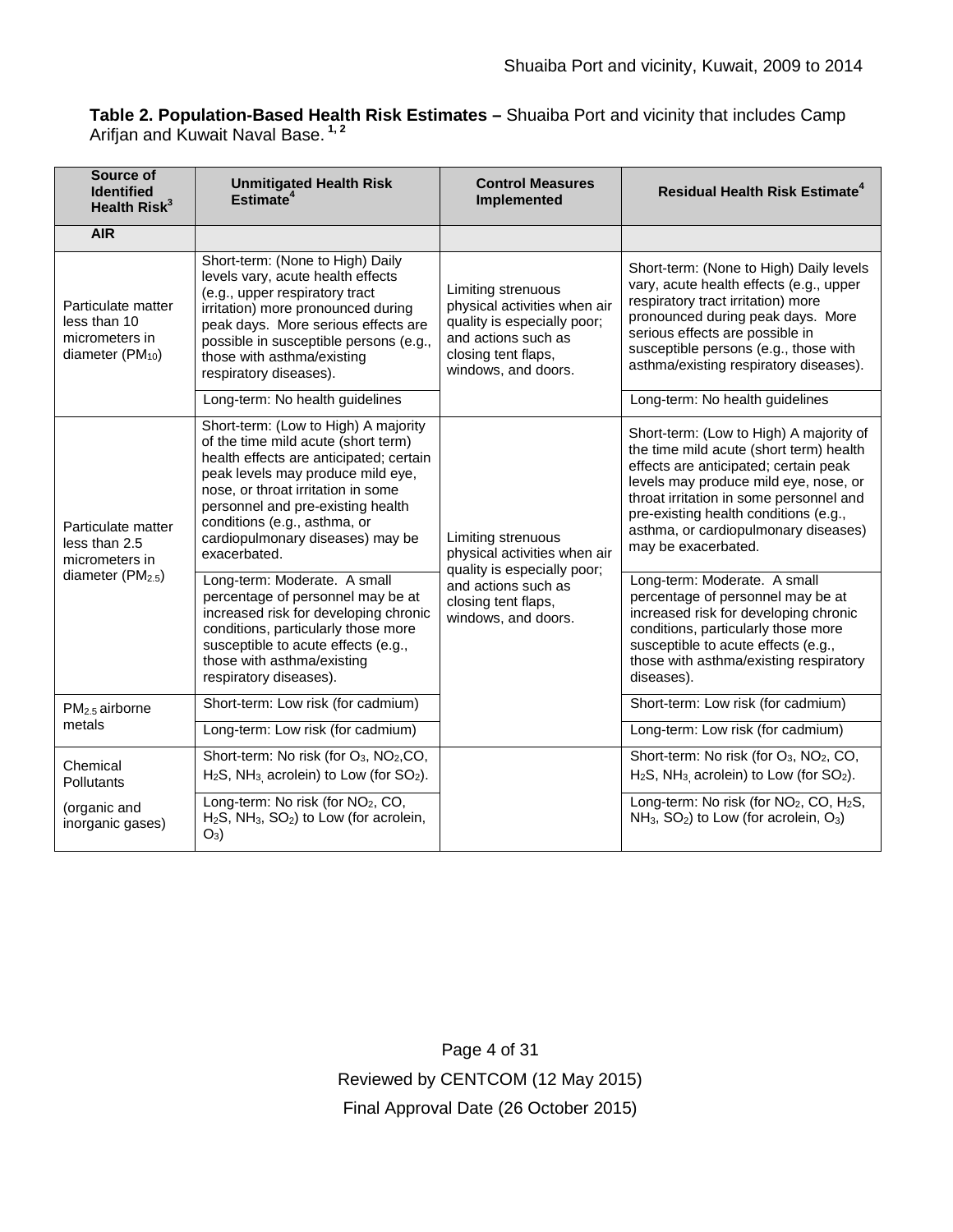| Source of<br><b>Identified</b><br>Health Risk <sup>3</sup>       | <b>Unmitigated Health Risk</b><br>Estimate <sup>4</sup>                                                                                                                                                                                                                                                                                                                                                        | <b>Control Measures</b><br>Implemented                                                                                                                                                                                                                   | <b>Residual Health Risk Estimate<sup>4</sup></b> |
|------------------------------------------------------------------|----------------------------------------------------------------------------------------------------------------------------------------------------------------------------------------------------------------------------------------------------------------------------------------------------------------------------------------------------------------------------------------------------------------|----------------------------------------------------------------------------------------------------------------------------------------------------------------------------------------------------------------------------------------------------------|--------------------------------------------------|
| <b>ENDEMIC</b><br><b>DISEASE</b>                                 |                                                                                                                                                                                                                                                                                                                                                                                                                |                                                                                                                                                                                                                                                          |                                                  |
| Food<br>borne/Waterborne<br>(e.g., diarrhea-<br>bacteriological) | Short-term: Variable, High (for<br>bacterial diarrhea), to Moderate (for<br>hepatitis A, typhoid fever, diarrhea-<br>cholera, diarrhea-protozoal,), to Low<br>(for brucellosis, hepatitis E). If local<br>food/water were consumed, the<br>health effects can temporarily<br>incapacitate personnel (diarrhea) or<br>result in prolonged illness (Hepatitis<br>A, Typhoid fever, Brucellosis,<br>Hepatitis E). | Preventive measures<br>include Hepatitis A and<br>Typhoid fever vaccination<br>and consumption of food<br>and water only from<br>approved sources.                                                                                                       | Short-term: Low to none                          |
|                                                                  | Long-term: none identified                                                                                                                                                                                                                                                                                                                                                                                     |                                                                                                                                                                                                                                                          | Long-term: none identified                       |
| Arthropod Vector<br><b>Borne</b>                                 | Short-term: Variable, Moderate (for<br>leishmaniasis-cutaneous, typhus-<br>miteborne), Low (for Sandfly fever,<br>Sindbis, West Nile fever)                                                                                                                                                                                                                                                                    | Preventive measures<br>include proper wear of<br>treated uniform,<br>application of repellent to<br>exposed skin, and bed net                                                                                                                            | Short-term: Low                                  |
|                                                                  | Long-term: Low (Leishmaniasis-<br>visceral infection)                                                                                                                                                                                                                                                                                                                                                          | use, minimizing areas of<br>standing water and<br>appropriate<br>chemoprophylaxis.                                                                                                                                                                       | Long-term: No data available                     |
| Water-Contact<br>(e.g., wading,                                  | Short-term: Moderate for<br>leptospirosis                                                                                                                                                                                                                                                                                                                                                                      | Recreational swimming in<br>surface waters is not likely<br>in this area during this                                                                                                                                                                     | Short-term: Moderate for leptospirosis.          |
| swimming)                                                        | Long-term: None identified                                                                                                                                                                                                                                                                                                                                                                                     | time.                                                                                                                                                                                                                                                    | Long-term: None identified                       |
| Respiratory                                                      | Short-term: Variable; Moderate (for<br>tuberculosis), and Low (for<br>meningococcal meningitis).                                                                                                                                                                                                                                                                                                               | Providing adequate living<br>and work space; medical<br>screening; vaccination                                                                                                                                                                           | Short-term: Low                                  |
|                                                                  | Long-term: None identified                                                                                                                                                                                                                                                                                                                                                                                     |                                                                                                                                                                                                                                                          | Long-term: None identified                       |
| <b>Animal Contact</b>                                            | Short-term: Variable; Moderate (for<br>Q-fever), Low (for rabies, H5N1<br>avian influenza), and no risk (for<br>Anthrax).                                                                                                                                                                                                                                                                                      | Prohibiting contact with,<br>adoption, or feeding of<br>feral animals IAW U.S.<br><b>Central Command</b><br>(CENTCOM) General                                                                                                                            | Short-term: No data available                    |
|                                                                  | Long-term: Low (Rabies)                                                                                                                                                                                                                                                                                                                                                                                        | Order (GO) 1B. Risks are<br>further reduced in the<br>event of assessed contact<br>by prompt post-exposure<br>rabies prophylaxis IAW<br>The Center for Disease<br>Control's (CDC) Advisory<br>Committee on<br><b>Immunization Practices</b><br>guidance. | Long-term: No data available                     |

Page 5 of 31 Reviewed by CENTCOM (12 May 2015) Final Approval Date (26 October 2015)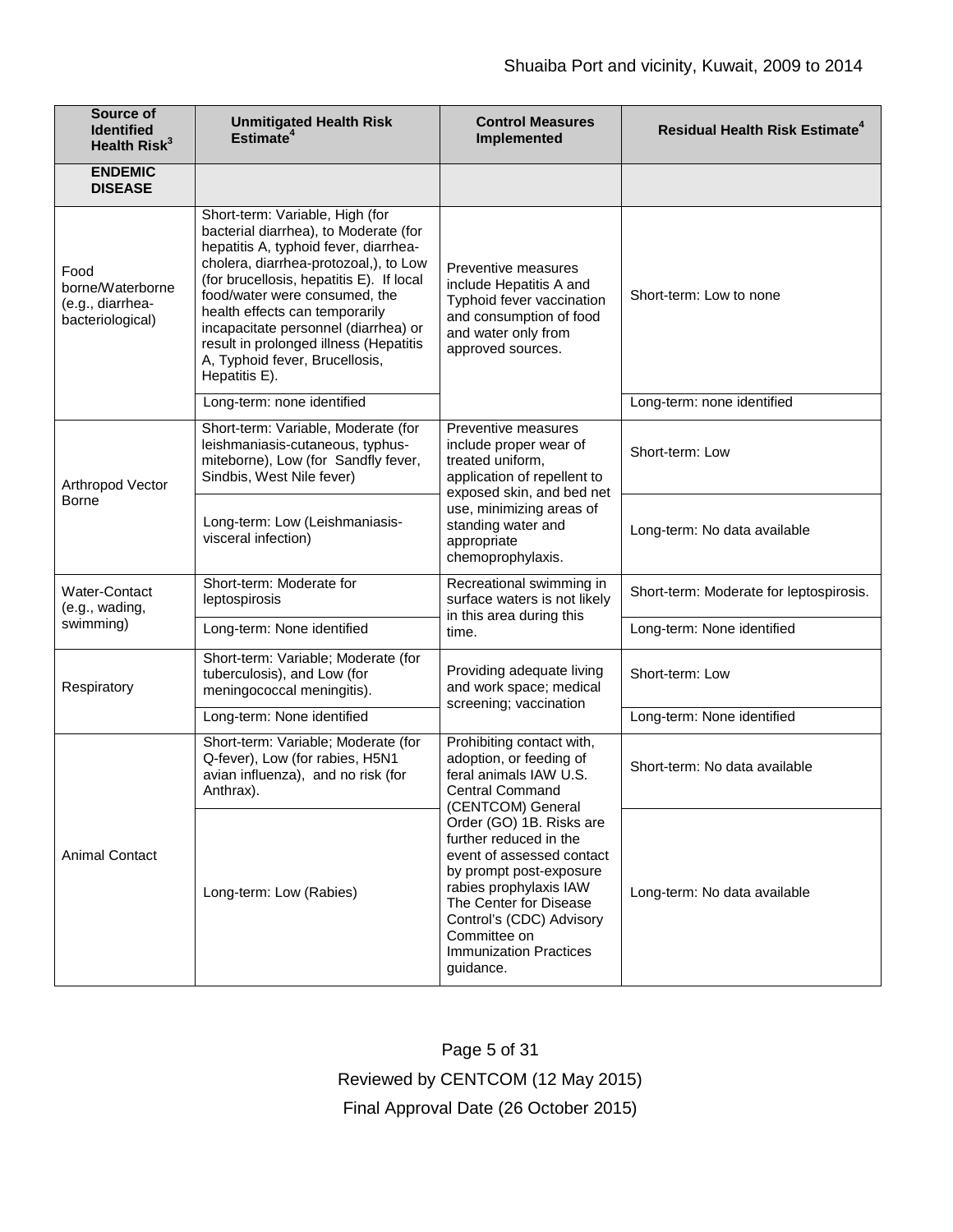| Source of<br><b>Identified</b><br>Health $Risk^3$ | <b>Unmitigated Health Risk</b><br>Estimate <sup>4</sup>                                                                                                                                                                                          | <b>Control Measures</b><br>Implemented                                                                                                                 | <b>Residual Health Risk Estimate<sup>4</sup></b>                                                                                                                                                                                                 |
|---------------------------------------------------|--------------------------------------------------------------------------------------------------------------------------------------------------------------------------------------------------------------------------------------------------|--------------------------------------------------------------------------------------------------------------------------------------------------------|--------------------------------------------------------------------------------------------------------------------------------------------------------------------------------------------------------------------------------------------------|
| <b>VENOMOUS</b><br><b>ANIMAL/INSECTS</b>          |                                                                                                                                                                                                                                                  |                                                                                                                                                        |                                                                                                                                                                                                                                                  |
| Snakes, scorpions,<br>and spiders                 | Short-term: Low; If encountered,<br>effects of venom vary with species<br>from mild localized swelling (e.g.,<br>Scorpio maurus) to potentially lethal<br>effects (e.g., Androctonus<br>crassicauda).                                            | Risk reduced by avoiding<br>contact, proper wear of<br>uniform (especially<br>footwear), and proper and<br>timely treatment.                           | Short-term: Low; If encountered,<br>effects of venom vary with species<br>from mild localized swelling (e.g.,<br>Scorpio maurus) to potentially lethal<br>effects (e.g., Androctonus<br>crassicauda).                                            |
|                                                   | Long-term: No data available                                                                                                                                                                                                                     |                                                                                                                                                        | Long-term: No data available                                                                                                                                                                                                                     |
| <b>HEAT/COLD</b><br><b>STRESS</b>                 |                                                                                                                                                                                                                                                  |                                                                                                                                                        |                                                                                                                                                                                                                                                  |
| Heat                                              | Short-term: Variable; Risk of heat<br>injury is High (for May - October),<br>Low for all other months.                                                                                                                                           | Work-rest cycles, proper<br>hydration and nutrition,                                                                                                   | Short-term: Variable; Risk of heat<br>injury in unacclimatized or susceptible<br>personnel is High (for May - October),<br>Low for all other months.                                                                                             |
|                                                   | Long-term: Low, The long-term risk<br>was Low. However, the risk may be<br>greater to certain susceptible<br>persons-those older (i.e., greater<br>than 45 years), in lesser physical<br>shape, or with underlying<br>medical/health conditions. | and Wet Bulb Globe<br>Temperature (WBGT)<br>monitoring.                                                                                                | Long-term: Low, The long-term risk is<br>Low. However, the risk may be<br>greater to certain susceptible persons-<br>those older (i.e., greater than 45<br>years), in lesser physical shape, or<br>with underlying medical/health<br>conditions. |
| Cold                                              | Short-term: Low risk of cold<br>stress/injury.                                                                                                                                                                                                   | Risks from cold stress<br>reduced with protective<br>measures such as use of                                                                           | Short-term: Low risk of cold<br>stress/injury.                                                                                                                                                                                                   |
|                                                   | Long-term: Low; Long-term health<br>implications from cold injuries are<br>rare but can occur, especially from<br>more serious injuries such as<br>frostbite.                                                                                    | the buddy system, limiting<br>exposure during cold<br>weather, proper hydration<br>and nutrition, and proper<br>wear of issued protective<br>clothing. | Long-term: Low Long-term health<br>implications from cold injuries are rare<br>but can occur, especially from more<br>serious injuries such as frostbite.                                                                                        |
| <b>NOISE</b>                                      |                                                                                                                                                                                                                                                  |                                                                                                                                                        |                                                                                                                                                                                                                                                  |
|                                                   | Short-term: Moderate                                                                                                                                                                                                                             | Hearing protection used<br>by personnel in higher risk                                                                                                 | Short-term: Low                                                                                                                                                                                                                                  |
| Continuous                                        | Long-term: Moderate                                                                                                                                                                                                                              | areas (persons working on<br>or near ship<br>loading/unloading<br>operations)                                                                          | Long-term: Low                                                                                                                                                                                                                                   |
| <b>Unique</b><br>Incidents/                       |                                                                                                                                                                                                                                                  |                                                                                                                                                        |                                                                                                                                                                                                                                                  |
| <b>Concerns</b>                                   |                                                                                                                                                                                                                                                  |                                                                                                                                                        |                                                                                                                                                                                                                                                  |
| Waste Sites/Waste                                 | Short-term: Low                                                                                                                                                                                                                                  |                                                                                                                                                        | Short-term: Low                                                                                                                                                                                                                                  |
| Disposal                                          | Long-term: Low                                                                                                                                                                                                                                   |                                                                                                                                                        | Long-term: Low                                                                                                                                                                                                                                   |

Page 6 of 31

Reviewed by CENTCOM (12 May 2015)

Final Approval Date (26 October 2015)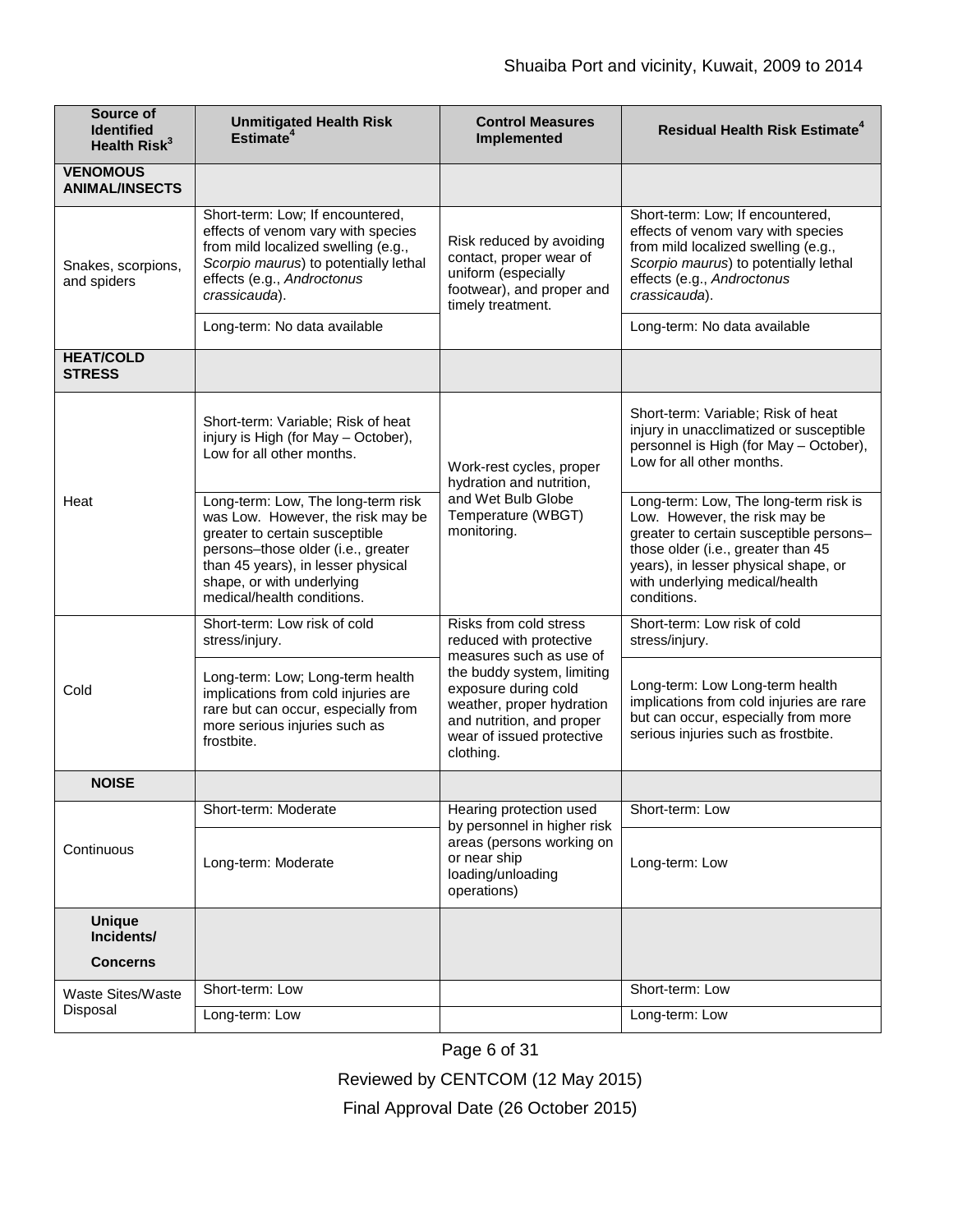| Source of<br><b>Identified</b><br>Health Risk <sup>3</sup> | <b>Unmitigated Health Risk</b><br>Estimate <sup>4</sup> | <b>Control Measures</b><br><b>Implemented</b>                                                                                                       | <b>Residual Health Risk Estimate<sup>4</sup></b> |
|------------------------------------------------------------|---------------------------------------------------------|-----------------------------------------------------------------------------------------------------------------------------------------------------|--------------------------------------------------|
| Fuel/petroleum<br>products/ industrial<br>chemical spills  | Short-term: Moderate                                    | Health risk is Moderate for<br>individuals conducting                                                                                               | Short-term: Low                                  |
|                                                            | Long-term: Moderate                                     | specific operations without<br>proper personal<br>protection. Risk was<br>reduced to Low with<br>proper protection to<br>mitigate exposure/contact. | Long-term: Low                                   |
| Pesticides/Pest<br>Control                                 | Short-term: Low                                         | See Section 10.5                                                                                                                                    | Short-term: Low                                  |
|                                                            | Long-term: Low                                          |                                                                                                                                                     | Long-term: Low                                   |

<sup>1</sup>This Summary Table provides a qualitative estimate of population-based short- and long-term health risks associated with the occupational environment conditions at Shuaiba Port and vicinity that includes Camp Arifjan and Kuwait Naval Base. It does not represent an individual exposure profile. Actual individual exposures and health effects depend on many variables. For example, while a chemical may have been present in the environment, if a person did not inhale, ingest, or contact a specific dose of the chemical for adequate duration and frequency, then there may have been no health risk. Alternatively, a person at a specific location may have experienced a unique exposure which could result in a significant individual exposure. Any such person seeking medical care should have their specific exposure documented in an SF600.

 $2$  This assessment is based on specific environmental sampling data and reports obtained from 01 January 2009 through 07 September 2014. Sampling locations are assumed to be representative of exposure points for the camp population but may not reflect all the fluctuations in environmental quality or capture unique exposure incidents.

 $^3$ This Summary Table is organized by major categories of identified sources of health risk. It only lists those sub-categories specifically identified and addressed at Shuaiba Port and vicinity. The health risks are presented as Low, Moderate, High or Extremely High for both acute and chronic health effects. The health risk level is based on an assessment of both the potential severity of the health effects that could be caused and probability of the exposure that would produce such health effects. Details can be obtained from the APHC/ Army Institute of Public Health AIPH. Where applicable, "None Identified" is used when though a potential exposure is identified, and no health risks of either a specific acute or chronic health effects are determined. More detailed descriptions of OEH exposures that are evaluated but determined to pose no health risk are discussed in the following sections of this report.

<sup>4</sup>Health risks in this Summary Table are based on quantitative surveillance thresholds (e.g., endemic disease rates; host/vector/pathogen surveillance) or screening levels, e.g., Military Exposure Guidelines (MEGs) for chemicals*.* Some previous assessment reports may provide slightly inconsistent health risk estimates because quantitative criteria such as MEGs may have changed since the samples were originally evaluated and/or because this assessment makes use of all historic site data while previous reports may have only been based on a select few samples.

> Page 7 of 31 Reviewed by CENTCOM (12 May 2015) Final Approval Date (26 October 2015)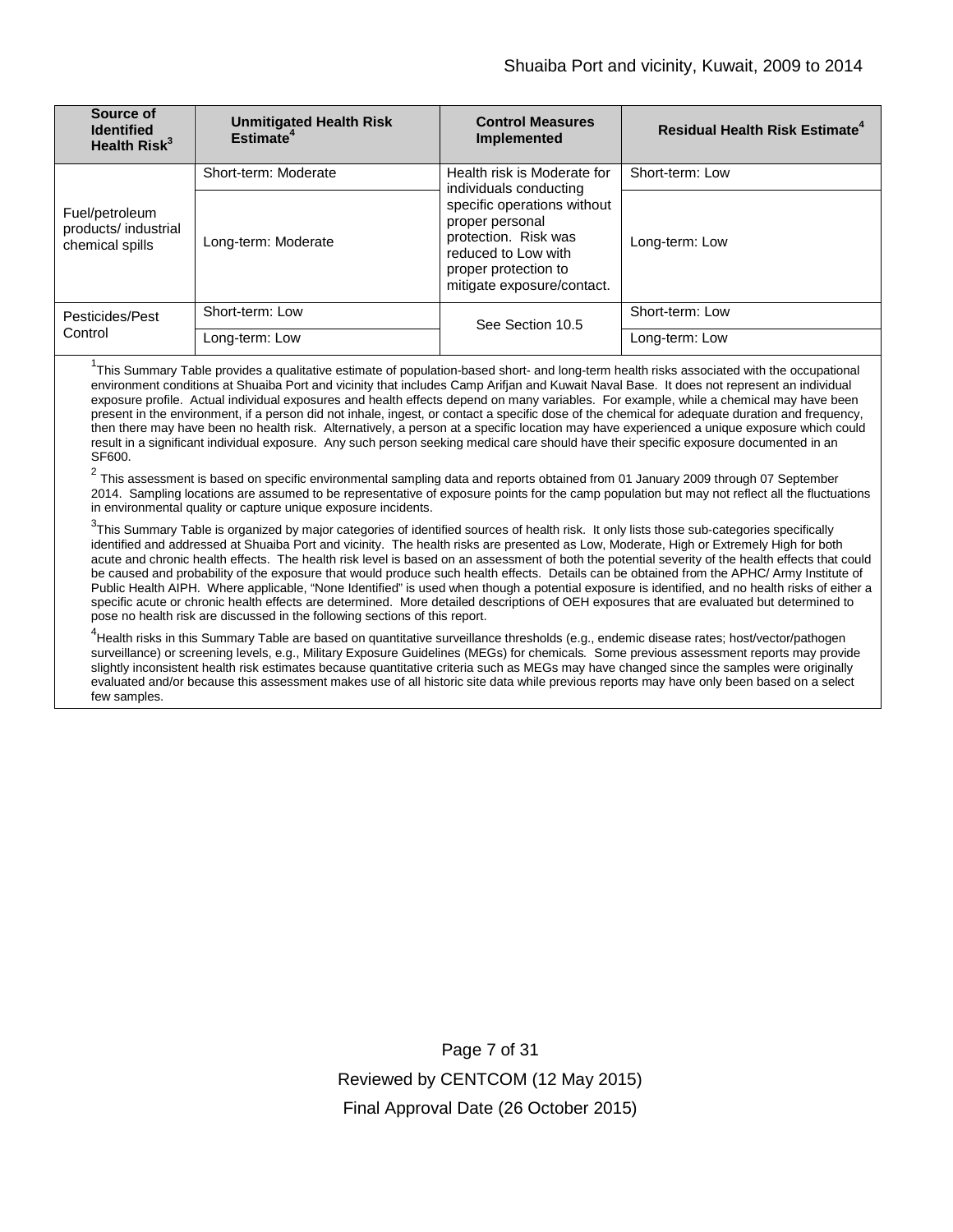### **1 Discussion of Health Risks at Shuaiba Port, Camp Arifjan, and KNB by Source**

The following sections provide additional information about the deployment OEH conditions summarized above. All risk assessments were performed using the methodology described in the U.S. Army Public Health Command Technical Guide 230, *Environmental Health Risk Assessment and Chemical Exposure Guidelines for Deployed Military Personnel* (Reference 4). All OEH risk estimates represent residual risk after accounting for preventive controls in place. Occupational exposures and exposures to endemic diseases are greatly reduced by preventive measures. For environmental exposures related to airborne dust, there are limited preventive measures available, and available measures have little efficacy in reducing exposure to ambient conditions.

## **2 Air**

### 2.1 Site-Specific Sources Identified

Shuaiba Port: Shuaiba Port is situated in a dusty semi-arid desert environment on the Arabian Gulf coast. Inhalational exposure to high levels of dust and particulate matter, such as during high winds or dust storms, may result in mild to more serious short-term health effects (e.g., eye, nose or throat and lung irritation) in some personnel. Additionally, certain subgroups of the deployed forces (e.g., those with pre-existing asthma/cardio pulmonary conditions) are at greatest risk of developing notable health effects.

Personnel deployed to the Shuaiba Port are potentially exposed to various airborne constituents that have been identified through monitoring and sampling efforts over the years. One constituent of concern is ambient particulate matter (PM) which comes primarily from windblown dust and sand. PM levels at this location fluctuate over time (for instance seasonal variation in the data indicates higher levels in warmer months (summer)). In addition to PM, there are a number of industrial activities (e.g., manufacturing, construction, chemical and fuel storage/ distribution, and asphalt /concrete production) located on and around the Shuaiba Port that may contribute air contaminants such as metals and organic and inorganic gases and vapors. Primary sources are routine industrial emissions (facilities at the site have less environmental controls than would be required in U.S.), or other man-made sources (e.g., vehicles). Blowing sulfur powder has been reported over the years at certain piers when elemental sulfur powder is loaded onto cargo ships for export.

Historical emissions/accidental releases from industrial facilities or chemical storage areas (e.g., reports of blowing sulfur powder in some of the port berths) at this site have resulted in notable health effects and medical treatment of some personnel in the past. For example, in April 2004 specific reported release events involving sulfur dioxide  $(SO<sub>2</sub>)$  and ammonia  $(NH<sub>3</sub>)$  resulted in short-term effects (odors, irritation to eyes, nose, and throat). These concerns resulted in some limited sampling from October 2004- May 2005 using multiple Drager MiniWarn portable direct-reading instruments. The data at that time identified varying levels of  $SO_2$ , NH<sub>3</sub>, chlorine (Cl<sub>2</sub>), and hydrogen sulfide (H<sub>2</sub>S) and was presented in the Shuaiba Port 2002-2008 POEMS (Reference 5). Chlorine was not sampled for during the current sampling period (01January 2009 – 07 September 2014) since it is not part of the routine sampling effort addressed by laboratory and the onsite Mobile Ambient Air Monitoring Station (MAAMS); therefore, updated information is not available for Cl<sub>2</sub>. Sampling data collected

> Page 8 of 31 Reviewed by CENTCOM (12 May 2015) Final Approval Date (26 October 2015)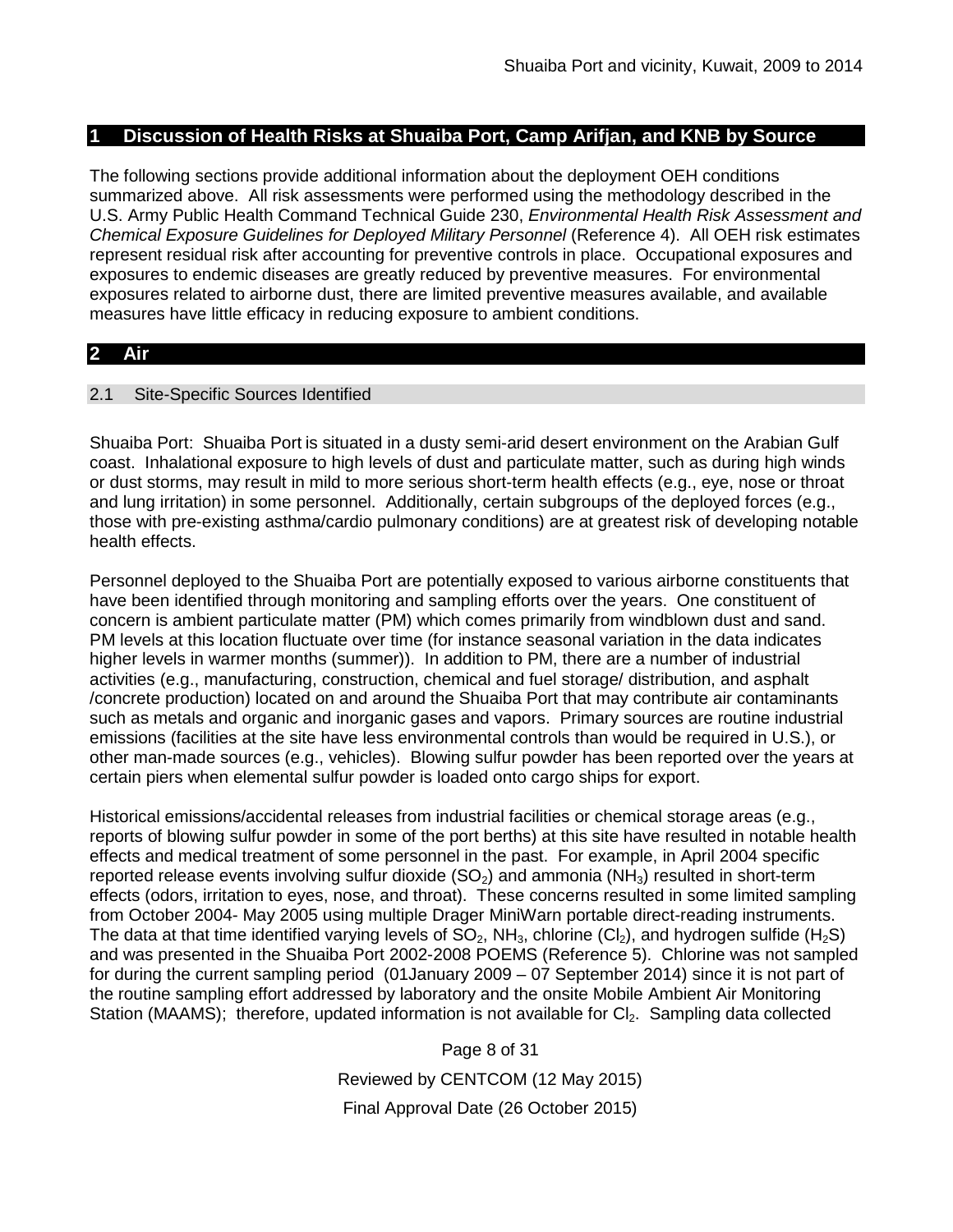from 01 January 2009 – 30 June 2014 via the MAAMS for NH<sub>3</sub>, H<sub>2</sub>S, carbon monoxide (CO), nitrogen dioxide ( $NO<sub>2</sub>$ ),  $SO<sub>2</sub>$ , and ozone ( $O<sub>3</sub>$ ) were available for evaluation in this risk assessment.

**LSAs**: While located 20 – 40 kilometers away, the LSAs (Camp Arifjan, KNB) have similar windblown sand and dust conditions as Shuaiba Port and therefore similar PM exposures occur at these locations. While the sampling is less robust at the LSAs, data as described below appears to support the assumption that these less industrial locations have less of the other airborne constituents identified at the Shuaiba Port.

## 2.2 Particulate Matter

Particulate matter is a complex mixture of extremely small particles suspended in the air. The PM includes solid particles and liquid droplets emitted directly into the air by sources such as: power plants, motor vehicles, aircraft, generators, construction activities, fires, and natural windblown dust. The PM can include sand, soil, metals, volatile organic compounds (VOC), allergens, and other compounds such as nitrates or sulfates that are formed by condensation or transformation of combustion exhaust. The PM composition and particle size vary considerably depending on the source. Generally, PM of health concern is divided into two fractions:  $PM_{10}$ , which includes coarse particles with a diameter of 10 micrometers or less, and fine particles less than 2.5 micron (PM<sub>2.5</sub>), which can reach the deepest regions of the lungs when inhaled. Exposure to excessive PM is linked to a variety of potential health effects (Reference 6).

2.3 Particulate Matter, less than 10 microns  $(PM_{10})$ .

2.3.1 Exposure Guidelines:

Short-term (24-hour) PM<sub>10</sub> (micrograms per cubic Long-term PM<sub>10</sub> MEG (µg/m<sup>3</sup>): meter, μg/m<sup>3</sup>):

- 
- Marginal MEG  $= 420$
- Critical MEG  $= 600$
- Negligible MEG = 250 Not defined and not available.

2.3.2 Sample data/Notes:

Shuaiba Port: A total of 419 valid PM<sub>10</sub> air samples were collected from 01 January 2009 – 24 May 2011. Most samples were collected via the MAAMS and some were collected using a Deployment Particulate Matter Sampler (DPS) and Mini-Vol sampler. The range of 24-hour PM<sub>10</sub> concentrations was 30 μg/m<sup>3</sup> – 862 μg/m<sup>3</sup> with an average concentration of 199 μg/m<sup>3</sup>.

Camp Arifjan: No  $PM_{10}$  air samples were collected from this location.

KNB: No  $PM_{10}$  air samples were collected from this location.

2.3.3 Short-term health risks:

**Variable (None to High).** The short-term PM<sub>10</sub> health risk assessment is based on a comparison of air concentrations to 24-hour negligible MEGs. The variable risk is due to significant fluctuation in

Page 9 of 31

Reviewed by CENTCOM (12 May 2015)

Final Approval Date (26 October 2015)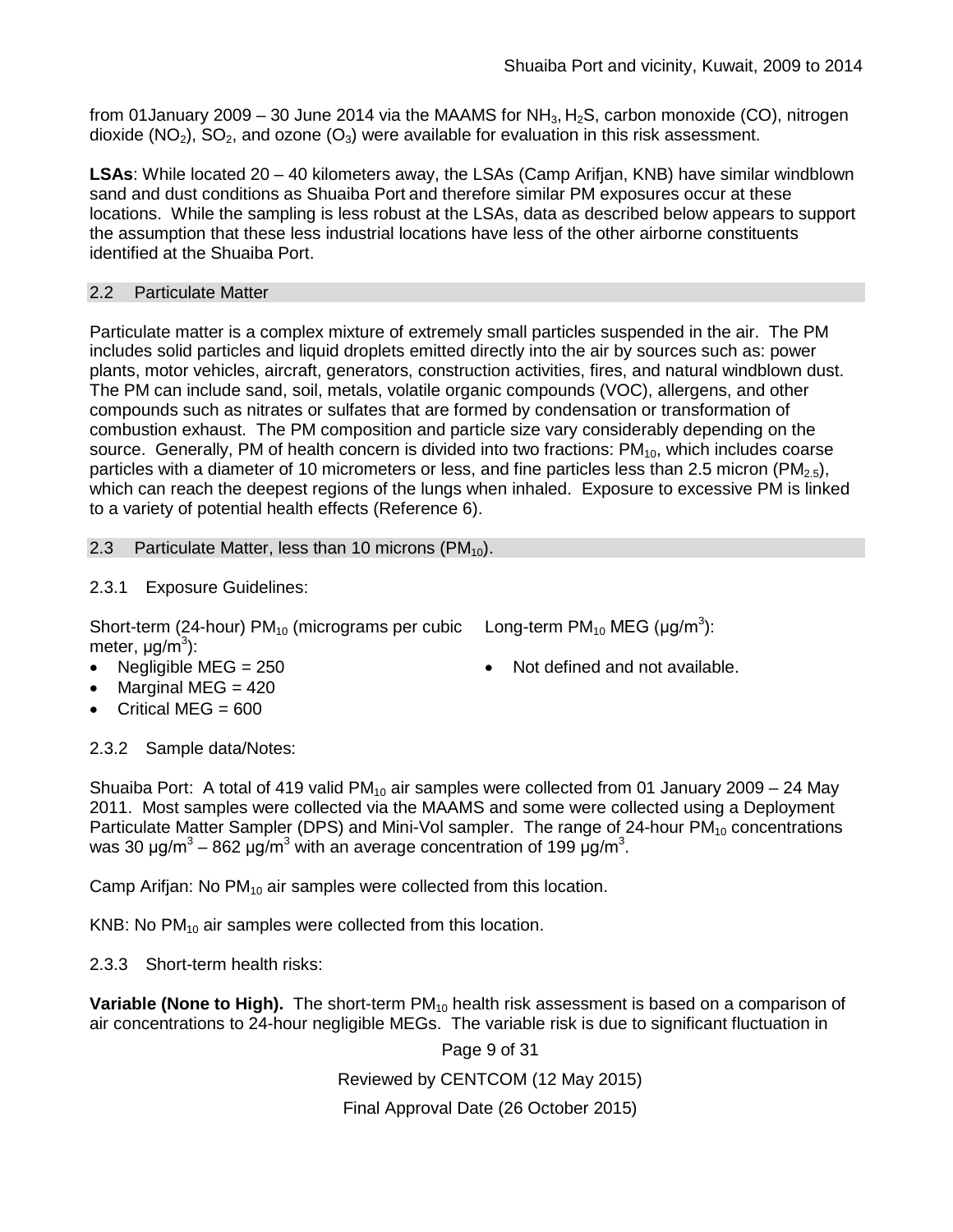daily concentrations. The PM<sub>10</sub> average concentration (199 ug/m<sup>3</sup>) was below the short-term PM<sub>10</sub> negligible MEG (250 ug/m<sup>3</sup>) and was not considered a health hazard. However, the peak PM<sub>10</sub> concentration (862 ug/m<sup>3</sup>) was greater than the short-term PM<sub>10</sub> critical MEG of 600 ug/m<sup>3</sup>. The shortterm risk assessment for peak  $PM_{10}$  concentrations was High. The  $PM_{10}$  was not expected to pose a short-term health risk to personnel on typical days, but peak exposures can occur, increasing the health risk level to High. Daily risk levels show no hazard for 74%, low risk for 20%, moderate risk for 5%, and high risk for 1% of the time. Confidence in the short-term  $PM_{10}$  risk assessment was medium (Reference 4, Table 3-6).

The hazard severity for average  $PM_{10}$  concentrations in samples was negligible. During average exposures at the negligible hazard severity level, few exposed personnel (if any) are expected to have experience notable eye, nose, or throat irritation; most personnel will experience only mild effects. Pre-existing health conditions (e.g., asthma, or cardiopulmonary diseases) may be exacerbated (Reference 4, Table 3-11).

For the highest observed  $PM_{10}$  sample concentration, the hazard severity was critical. During peak exposures at the critical hazard severity level, most, if not all personnel may experience very notable eye, nose, and throat irritation and respiratory effects. Visual acuity is impaired, as is overall aerobic capacity. Some lost-duty days are expected. Those with a history of asthma or cardiopulmonary disease will experience more severe symptoms. Conditions may also result in adverse, non-health related materiel/logistical impacts (Reference 4, Table 3-11).

# 2.3.4 Long-term health risks:

**Not Evaluated - no available health guidelines.** The U. S. Environmental Protection Agency (EPA) has retracted its long-term standard (national ambient air quality standards, NAAQS) for  $PM_{10}$  due to an inability to clearly link chronic health effects with chronic  $PM_{10}$  exposure levels.

### 2.4 Particulate Matter, less than 2.5 microns  $(PM_{2.5})$

# 2.4.1 Exposure Guidelines:

Short-term (24-hour)  $PM_{2.5}$  ( $\mu$ g/m<sup>3</sup>):

- 
- Marginal MEG  $= 250$
- Critical MEG  $= 500$

2.4.2 Sample data/Notes:

): Long-term PM<sub>2.5</sub> MEG ( $\mu$ g/m<sup>3</sup>):

- Negligible MEG = 65 Negligible MEG = 15
	- Marginal MEG  $= 65$

Shuaiba Port: A total of 1273 valid  $PM_{2.5}$  air samples were collected from 13 January 2009 – 30 June 2014. The range of 24-hour PM<sub>2.5</sub> concentrations was 2  $\mu$ g/m<sup>3</sup> – 577  $\mu$ g/m<sup>3</sup> with an average concentration of 75  $\mu$ g/m<sup>3</sup>.

Camp Arifjan: A total of 241 valid  $PM<sub>2.5</sub>$  air samples were collected from 12 January 2009 – 26 August 2014. The range of 24-hour PM<sub>2.5</sub> concentrations was 9  $\mu$ g/m<sup>3</sup> – 519  $\mu$ g/m<sup>3</sup> with an average concentration of 87  $\mu$ g/m<sup>3</sup>.

> Page 10 of 31 Reviewed by CENTCOM (12 May 2015) Final Approval Date (26 October 2015)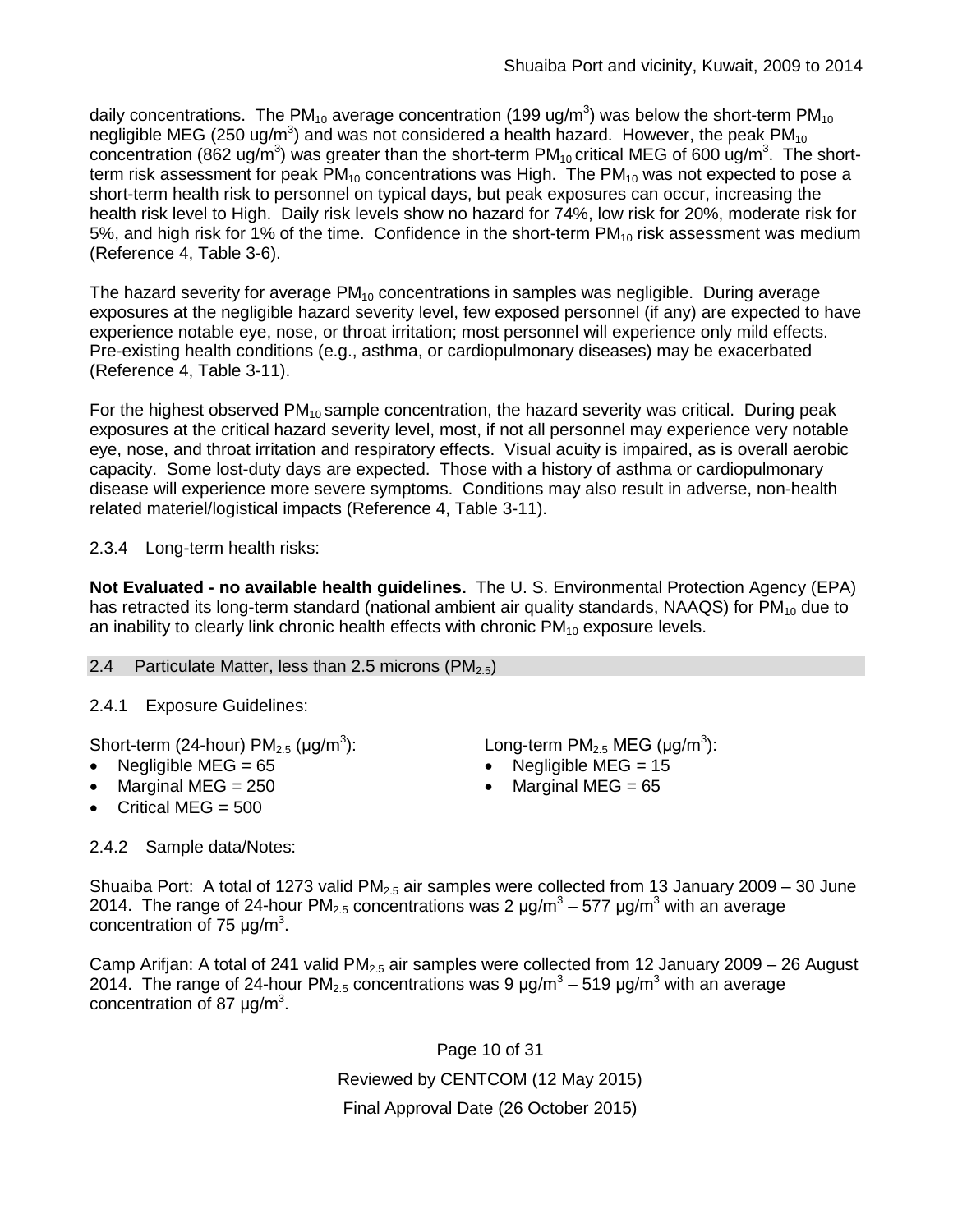KNB: A total of 127 valid PM<sub>2.5</sub> air samples were collected from 01 April 2009 – 07 September 2014. The range of 24-hour PM<sub>2.5</sub> concentrations was 4  $\mu$ g/m<sup>3</sup> – 513  $\mu$ g/m<sup>3</sup> with an average concentration of 84 μg/m<sup>3</sup>.

## 2.4.3 Short-term health risks:

**Variable (Low to High).** The short-term health risk is based on a comparison of air concentrations to 24-hour MEGs. The variable risk is due to significant fluctuation in daily concentrations. Confidence in the short-term  $PM_{2.5}$  health risk assessment was medium to high (Reference 4, Table 3-6).

Shuaiba Port: The short-term PM<sub>2.5</sub> health risk is Low based on an average concentration of 75 ug/m<sup>3</sup> and High based on a peak concentration of 577 ug/m<sup>3</sup> and the likelihood of exposure at these hazard severity levels. Daily risk levels for  $PM<sub>2.5</sub>$  show no hazard for 60%, low health risk for 37%, moderate health risk for 2%, and high health risk for 1% of the time.

Camp Arifjan: The short-term PM<sub>2.5</sub> health risk is Low based on an average concentration of 87 ug/m<sup>3</sup> and High based on a peak concentration of 519 ug/m<sup>3</sup>. Daily risk levels for PM<sub>2.5</sub> show no hazard for 55%, low health risk for 41%, moderate health risk for 3%, and high health risk for 1% of the time.

KNB: The short-term PM<sub>2.5</sub> health risk is Low based on an average concentration of 84 ug/m<sup>3</sup> and High based on a peak concentration of 513 ug/m<sup>3</sup>. Daily risk levels for PM<sub>2.5</sub> show no hazard for 55%, low health risk for 40%, moderate health risk for 4%, and high health risk for 1% of the time.

The hazard severity was negligible for average  $PM<sub>2.5</sub>$  sample concentrations at all locations. During average exposures at the negligible hazard severity level, a few personnel may experience notable mild, eye, nose, or throat irritation; most personnel will experience only mild effects. Pre-existing health conditions (e.g., asthma, or cardiopulmonary diseases) may be exacerbated (Reference 4, Table 3-11).

The hazard severity was critical for peak  $PM<sub>2.5</sub>$  sample concentrations at all locations. During peak exposures at the critical hazard severity level, most, if not all personnel may experience very notable eye, nose, and throat irritation and respiratory effects. Visual acuity is impaired, as is overall aerobic capacity. Some lost-duty days are expected. Those with a history of asthma or cardiopulmonary disease will experience more severe symptoms. Conditions may also result in adverse, non-health related materiel/logistical impacts (Reference 4, Table 3-11).

2.4.4 Long-term health risks:

**Moderate.** The long-term health risk is Moderate and is based on a comparison of air concentrations to a 1-year Negligible MEG. Confidence in the long-term  $PM_{2.5}$  health risk assessment was medium to high (Reference 4, Table 3-6).

Shuaiba Port: The long-term  $PM<sub>2.5</sub>$  health risk is Moderate based on an average concentration of 75  $\mu$ g/m<sup>3</sup> and the likelihood of exposure at these hazard severity levels.

Camp Arifjan: The long-term  $PM<sub>2.5</sub>$  health risk is Moderate based on an average concentration of 87  $\mu$ g/m<sup>3</sup> and the likelihood of exposure at these hazard severity levels.

Page 11 of 31

Reviewed by CENTCOM (12 May 2015)

Final Approval Date (26 October 2015)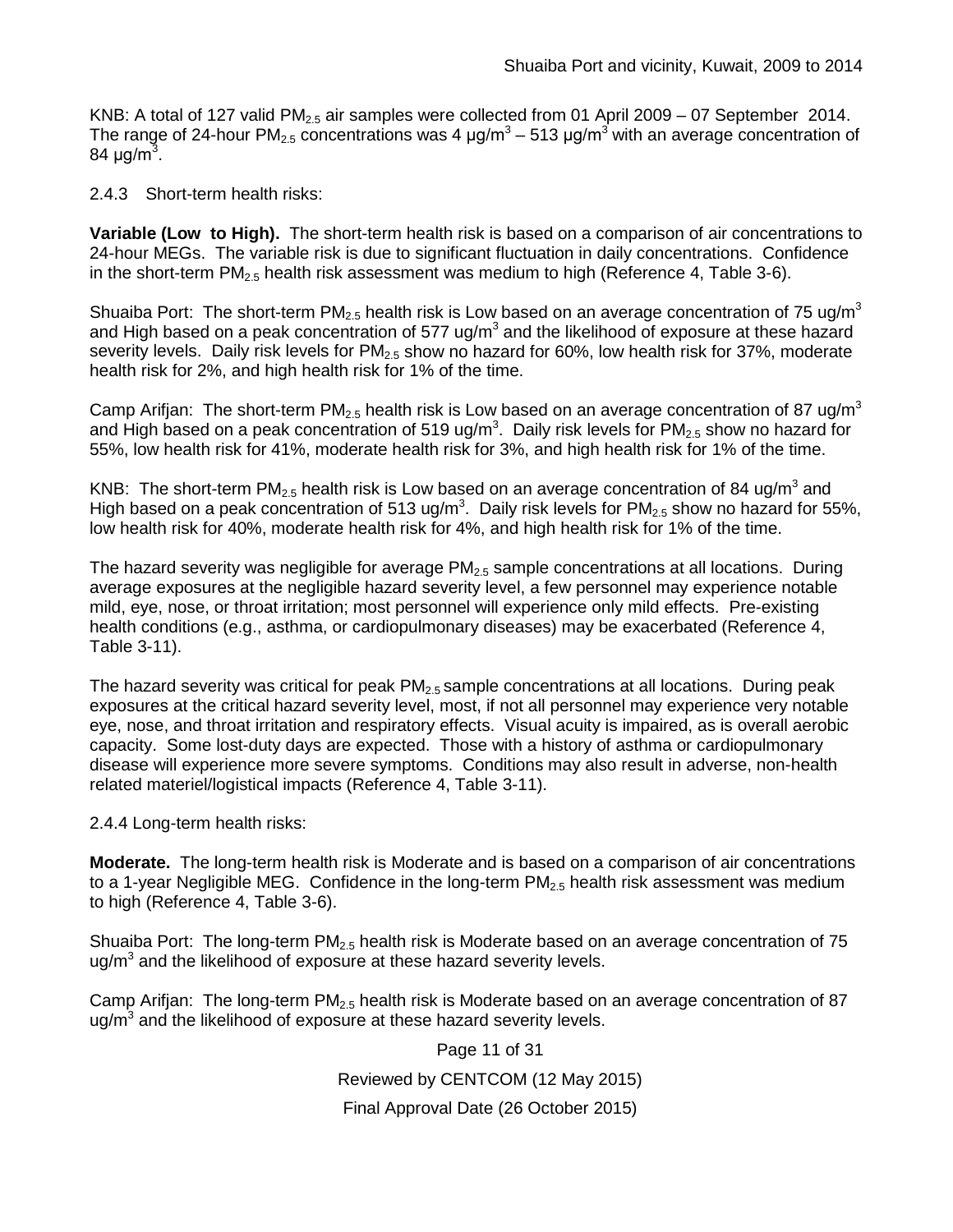KNB: The long-term PM<sub>2.5</sub> health risk is Moderate based on an average concentration of 84 ug/m<sup>3</sup> and the likelihood of exposure at these hazard severity levels.

The hazard severity was marginal for average  $PM_{2.5}$  sample concentrations at all locations. During average exposures at the marginal hazard severity level, it is plausible that the development of chronic health conditions such as reduced lung function or exacerbated chronic bronchitis, chronic obstructive pulmonary disease (COPD), asthma, atherosclerosis, or other cardiopulmonary diseases could occur in generally healthy troops. Those with a history of asthma or cardiopulmonary disease are considered to be at particular risk (Reference 4, Table 3-11).

### 2.5 Airborne Metals

## 2.5.1 Exposure Guidelines

Short-term Cadmium MEGs  $(\mu q/m^3)$ :

- 
- $\bullet$  14-day Negligible = 0.0205

): Long-term Cadmium MEG ( $\mu$ g/m<sup>3</sup>):

• 8-hour Negligible = 41.0 • 1-year Negligible = 0.00685

## 2.5.2 Sample data/Notes:

The degree of risk is estimated based on comparison of metals results from ambient air particulate matter samples to specified MEGs. Samples were collected at Shuaiba Port from 21 January 2009 to 24 May 2011 for PM<sub>10</sub> metals in air and at Camp Arifjan, KNB, and Shuaiba Port from 12 January 2009 to 25 September 2014 for  $PM_{2.5}$  metals in air.

Shuaiba Port: A total of 52 PM<sub>10</sub> airborne samples for metal analyses, and a total of 218 PM<sub>2.5</sub> airborne samples were collected for metal analyses.

Camp Arifian: No PM<sub>10</sub> airborne metal samples were collected from this location. A total of 215 PM<sub>2.5</sub> airborne samples were collected for metal analyses.

KNB: No PM<sub>10</sub> airborne metal samples were collected from this location. A total of 126 PM<sub>2.5</sub> airborne samples were collected for metal analyses.

2.5.3 Short-term health risks:

Shuaiba Port: No health risks were identified for  $PM_{10}$  airborne metals at this location. For  $PM_{2.5}$ , the airborne metal, cadmium, had an average (0.018 ug/m<sup>3</sup>) and peak (0.134 ug/m<sup>3</sup>) sample concentration that exceeded the short-term 14-day negligible MEG (0.0205 ug/m<sup>3</sup>). The short-term health risk for  $PM_{2.5}$  airborne cadmium sample concentrations is Low. Confidence in the health risk assessment is medium (Reference 4, Table 3-6).

Camp Arifjan: For PM<sub>2.5</sub>, the airborne metal, cadmium, had an average (0.019 ug/m<sup>3</sup>) and peak (0.386 ug/m<sup>3</sup>) sample concentration that exceeded the short-term 14-day negligible MEG (0.0205

> Page 12 of 31 Reviewed by CENTCOM (12 May 2015) Final Approval Date (26 October 2015)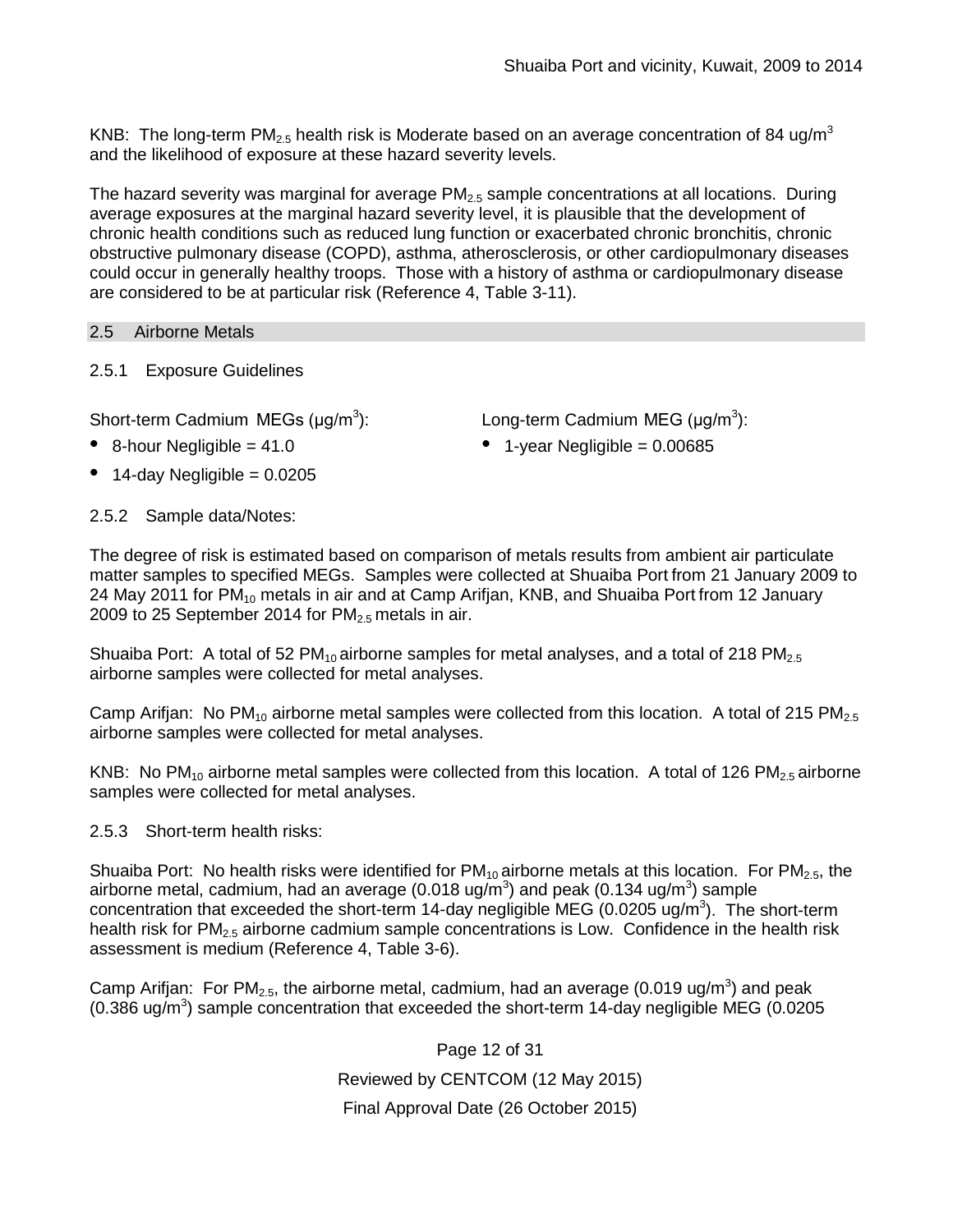ug/m<sup>3</sup>). The short-term health risk for PM<sub>2.5</sub> airborne cadmium sample concentrations is Low. Confidence in the health risk assessment is medium (Reference 4, Table 3-6).

KNB: For PM<sub>2.5</sub>, the airborne metal, cadmium, had an average (0.016 ug/m<sup>3</sup>) and peak (0.023 ug/m<sup>3</sup>) sample concentration that exceeded the short-term 14-day negligible MEG (0.0205 ug/m<sup>3</sup>). The short-term health risk assessment for  $PM<sub>2.5</sub>$  airborne cadmium sample concentrations is Low. Confidence in the health risk assessment is medium (Reference 4, Table 3-6).

Short-term health effects from the inhalation of high levels of cadmium fumes or dust may cause intense irritation to respiratory tissue (Reference 13).

2.5.4 Long-term health risks:

**Low.** The long-term health risk is Low and is based on a comparison of air concentrations to 1-year negligible MEGs.

Shuaiba Port: No health risks were identified for  $PM_{10}$  airborne metals at this location. For  $PM_{2.5}$ , the airborne metal, cadmium, had an average (0.018 ug/m<sup>3</sup>) sample concentration that exceeded the long-term 1-year negligible MEG (0.00685 ug/m<sup>3</sup>). The long-term health risk for PM<sub>2.5</sub> airborne cadmium sample concentrations is Low. Confidence in the health risk assessment is medium (Reference 4, Table 3-6).

Camp Arifjan: For PM<sub>2.5</sub>, the airborne metal, cadmium, had an average (0.019 ug/m<sup>3</sup>) sample concentration that exceeded the long-term 1-year negligible MEG (0.00685 ug/m<sup>3</sup>). The long-term health risk assessment for  $PM<sub>2.5</sub>$  airborne cadmium sample concentrations is Low. Confidence in the health risk assessment is medium (Reference 4, Table 3-6).

KNB: For PM<sub>2.5</sub>, the airborne metal, cadmium, had an average (0.016 ug/m<sup>3</sup>) sample concentration that exceeded the long-term 1-year negligible MEG (0.00685 ug/m<sup>3</sup>). The long-term health risk assessment for  $PM_{2.5}$  airborne cadmium sample concentrations is Low. Confidence in the health risk assessment is medium (Reference 4, Table 3-6).

Long-term health effects from breathing air with low levels of cadmium over long periods of time (for years) results in a build-up of cadmium in the kidney, and if sufficiently high, may result in kidney disease (Reference 13).

### 2.6 Chemical Pollutants (gases and vapors)

## 2.6.1 Exposure Guidelines

Short-term Acrolein MEGs (μg/m<sup>3</sup>):

- 8-hour Negligible = 70.0
- 14-day Negligible =  $46.0$

Short-term  $O_3$  MEGs (µg/m<sup>3</sup>):

• 8-hour Negligible = 393

Long-term Acrolein MEG (μg/m<sup>3</sup>):

1-year Negligible =  $0.14$ 

Long-term  $O_3$  MEG (µg/m $^3$ ):

• 1-year Negligible = 39

Page 13 of 31

Reviewed by CENTCOM (12 May 2015)

Final Approval Date (26 October 2015)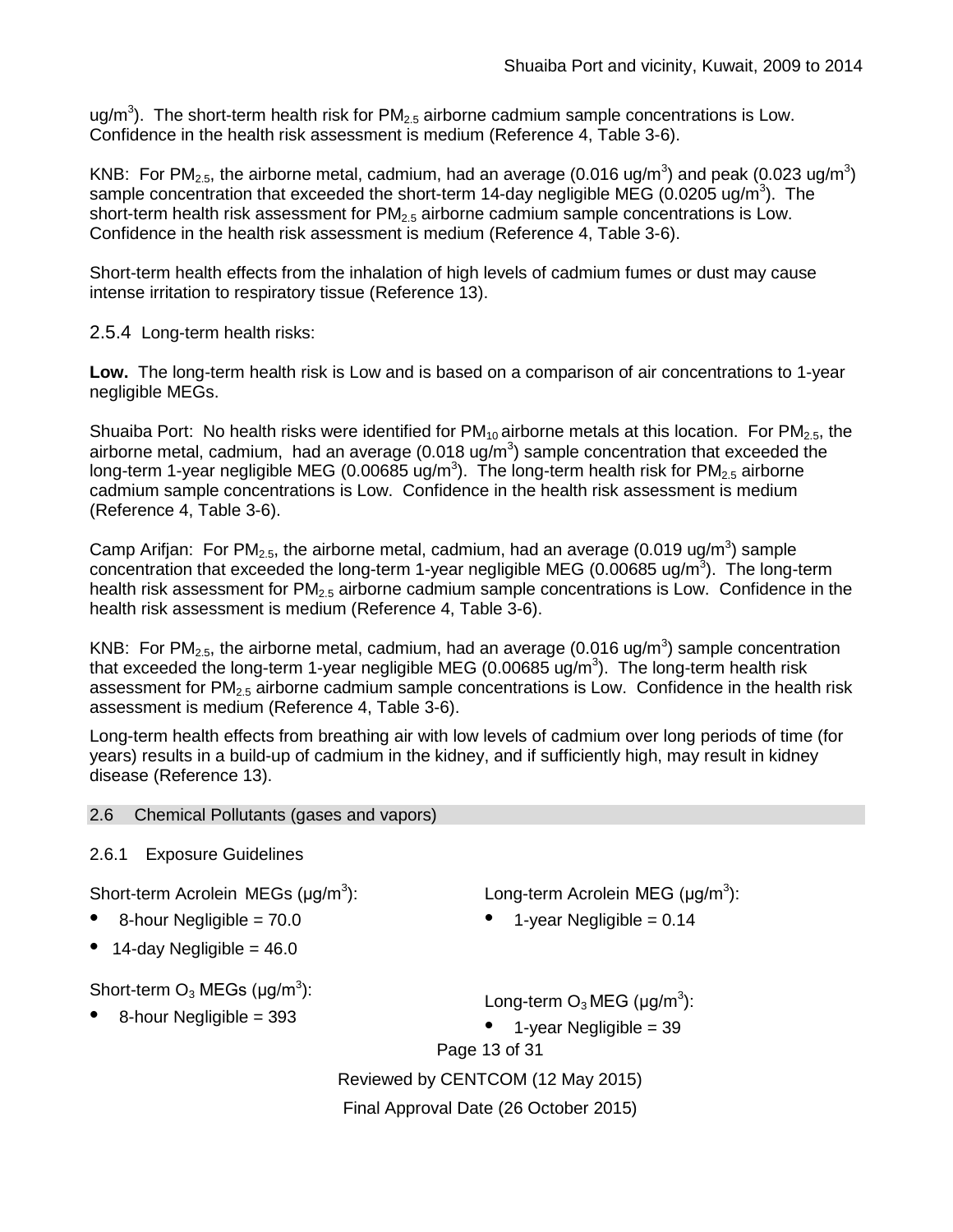$\bullet$  14-day Negligible = 39

Short-term  $SO_2$  MEGs (µg/m $^3$ ):

- 8-hour Negligible <sup>=</sup> <sup>520</sup>
- $\bullet$  14-day Negligible = 524

2.6.2 Sample data/Notes:

Long-term  $SO_2$  MEG (µg/m<sup>3</sup>):

 $\bullet$  1-year Negligible = 524

Shuaiba Port: A total of 210 air samples were collected from 09 January 2009 – 21 June 2014 and were analyzed for VOCs via the non-routine sampling equipment (e.g., T015 samplers). In addition, samples were collected from 01 January 2009 – 30 June 2014 from the MAAMS for  $O_3$ ,  $SO_2$ ,  $NO_2$ , CO, H2S, and NH3. Table 3 provides information (e.g., number of samples, maximum concentrations, and average concentrations) for the VOCs collected.

| <b>VOC</b>       | <b>Number of Samples</b> | <b>Maximum Concentration</b><br>$(\mu g/m^3)$ | <b>Average Concentration</b><br>$(\mu g/m^3)$ |
|------------------|--------------------------|-----------------------------------------------|-----------------------------------------------|
| Acrolein         | 210                      | 3.3                                           | 0.8                                           |
| Ozone            | 1709                     | 131                                           | 44                                            |
| Sulfur Dioxide   | 1560                     | 626                                           | 42                                            |
| Nitrogen Dioxide | 1844                     | 151                                           | 61                                            |
| Carbon Monoxide  | 1681                     | 4061                                          | 682                                           |
| Hydrogen Sulfide | 1076                     | 92                                            |                                               |
| Ammonia          | 609                      | 115                                           |                                               |

**Table 3.** VOCs collected at Shuaiba Port.

Camp Arifjan: No chemical air samples were collected from this location.

KNB: No chemical air samples were collected from this location.

2.6.3 Short-term health risks:

**None to Low.** The short-term health risk is Variable based on average and peak chemical concentrations, and the likelihood of exposure at these hazard severity levels. Confidence in the short-term  $SO<sub>2</sub>$  health risk assessment was high (Reference 4, Table 3-6).

Shuaiba Port: The short-term  $SO<sub>2</sub>$  health risk assessment is Low based on peak  $SO<sub>2</sub>$  sample concentrations indicated in Table 4. Short-term health effects of  $SO<sub>2</sub>$  exposure can result in difficulty breathing, changes in the ability to breathe as deeply or take in as much air per breath, and burning of nose and throat (Reference 14). Exposed personnel are expected to be able to perform all critical tasks during mission operations. Minimal to no degradation of abilities to conduct complex tasks are expected (Reference 4, Table 3-2).

The peak PEPC (population exposure point concentration) for acrolein,  $NH_3$ , H<sub>2</sub>S, CO, NO<sub>2</sub>, and O<sub>3</sub> did not exceed the 14-day Negligible MEG or 8 hour MEG, when the 14-day Negligible MEG was the same as the 1-year Negligible MEG, as shown in Table 4. Therefore, there is not an acute hazard.

> Page 14 of 31 Reviewed by CENTCOM (12 May 2015) Final Approval Date (26 October 2015)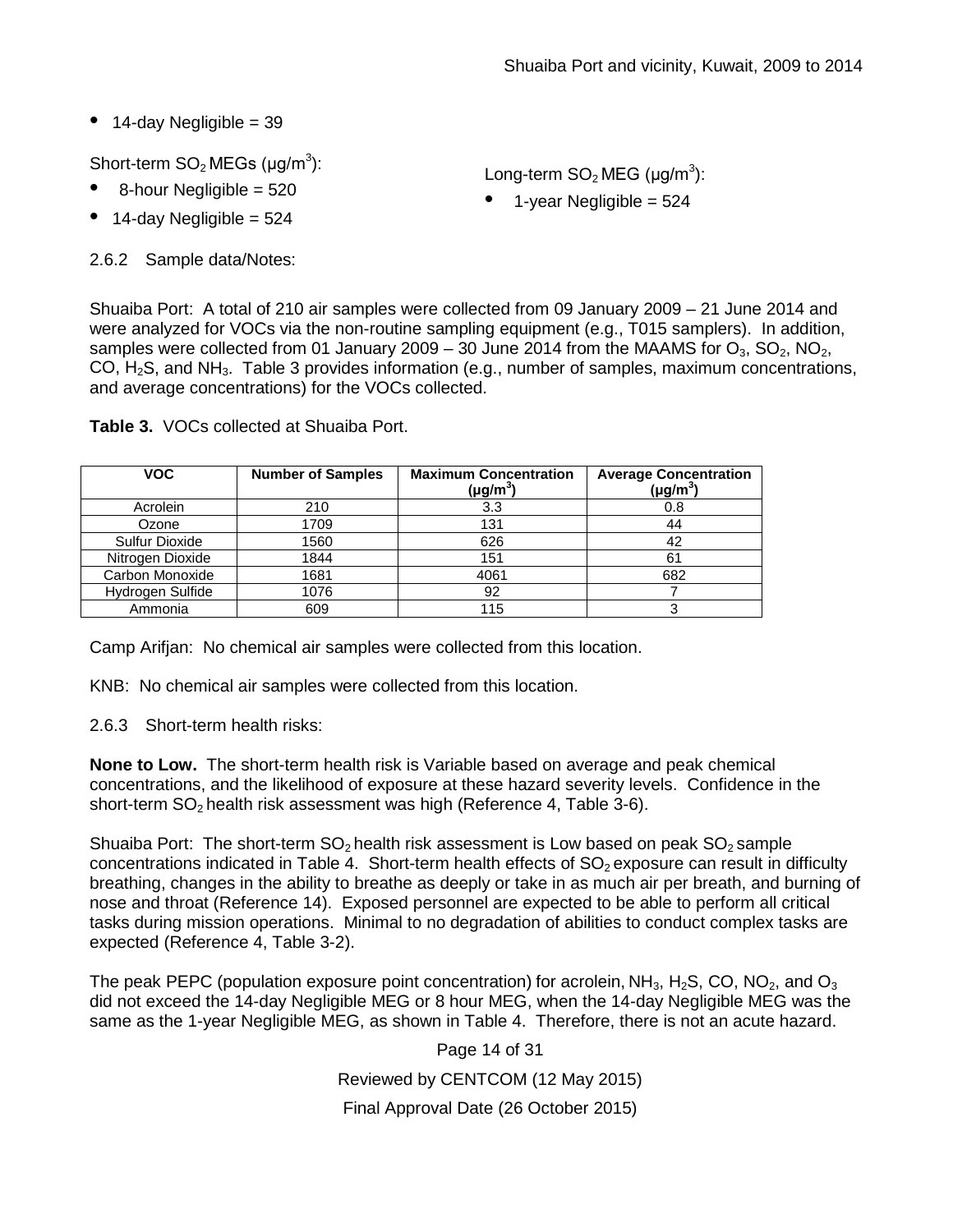| <b>VOC</b>       | <b>Maximum</b><br><b>Concentration</b><br>$(\mu g/m^3)$ | $14-Dav$<br><b>Negligible MEG</b><br>(µg/m $^3$ ) | 8 hour MEG<br>$(\mu g/m^3)$ | <b>Exceeded MEG</b> |
|------------------|---------------------------------------------------------|---------------------------------------------------|-----------------------------|---------------------|
| Acrolein         | 3.3                                                     | 5.9                                               | N/A                         | No                  |
| Ozone            | 131                                                     | $---$                                             | 393                         | No                  |
| Sulfur Dioxide   | 626                                                     | 524                                               | N/A                         | Yes                 |
| Nitrogen Dioxide | 151                                                     | 941                                               | N/A                         | No                  |
| Carbon Monoxide  | 4061                                                    | 10300                                             | N/A                         | No                  |
| Hydrogen Sulfide | 92                                                      | 460                                               | N/A                         | No                  |
| Ammonia          | 115                                                     | 6970                                              | N/A                         | No                  |

**Table 4.** Maximum chemical concentrations compared to the short-term MEGs.

N/A = Not Applicable

--- = Unavailable

2.6.4 Long-term health risks:

**None to Low.** The long-term health risk assessment is Variable based on average chemical concentrations, and the likelihood of exposure at these hazard severity levels. Confidence in the long-term risk assessment for chemical pollutants is high (Reference 4, Table 3-6).

Shuaiba Port: Average concentrations for  $SO_2$ , NO<sub>2</sub>, CO, H<sub>2</sub>S, and NH<sub>3</sub> indicated in Table 5 were below the 1-year Negligible MEGs; therefore, there is no long-term health risk. However, the average concentration for acrolein and  $O_3$  exceeded the 1-year Negligible MEG. The hazard severity for acrolein and  $O_3$  is negligible. The long-term health risk from acrolein and  $O_3$  is Low. Health effects from long-term exposures to acrolein and  $O_3$  are currently not known (Reference 15 and 16).

Table 5. Average chemical concentrations compared to the 1-year Negligible MEG.

| <b>VOC</b>       | Average<br><b>Concentration</b><br>$(\mu g/m^3)$ | 1-year<br><b>Negligible MEG</b><br>$(\mu g/m^3)$ | <b>Exceeded MEG</b> |
|------------------|--------------------------------------------------|--------------------------------------------------|---------------------|
| Acrolein         | 0.8                                              | 0.14                                             | Yes                 |
| Ozone            | 44                                               | 39                                               | Yes                 |
| Sulfur Dioxide   | 42                                               | 524                                              | No                  |
| Nitrogen Dioxide | 61                                               | 941                                              | No                  |
| Carbon Monoxide  | 682                                              | 7010                                             | No                  |
| Hydrogen Sulfide |                                                  | 14                                               | No                  |
| Ammonia          |                                                  | 69                                               | No                  |

## **3 Soil**

3.1 Site-Specific Sources Identified:

3.2 Sample data/Notes:

The primary soil contamination exposure pathways are dermal contact and dust inhalation. Typical parameters analyzed for included semi volatile organic compounds (SVOCs), heavy metals, polychlorinated biphenyls (PCBs), pesticides, herbicides. If the contaminant was known or suspected,

Page 15 of 31

Reviewed by CENTCOM (12 May 2015)

Final Approval Date (26 October 2015)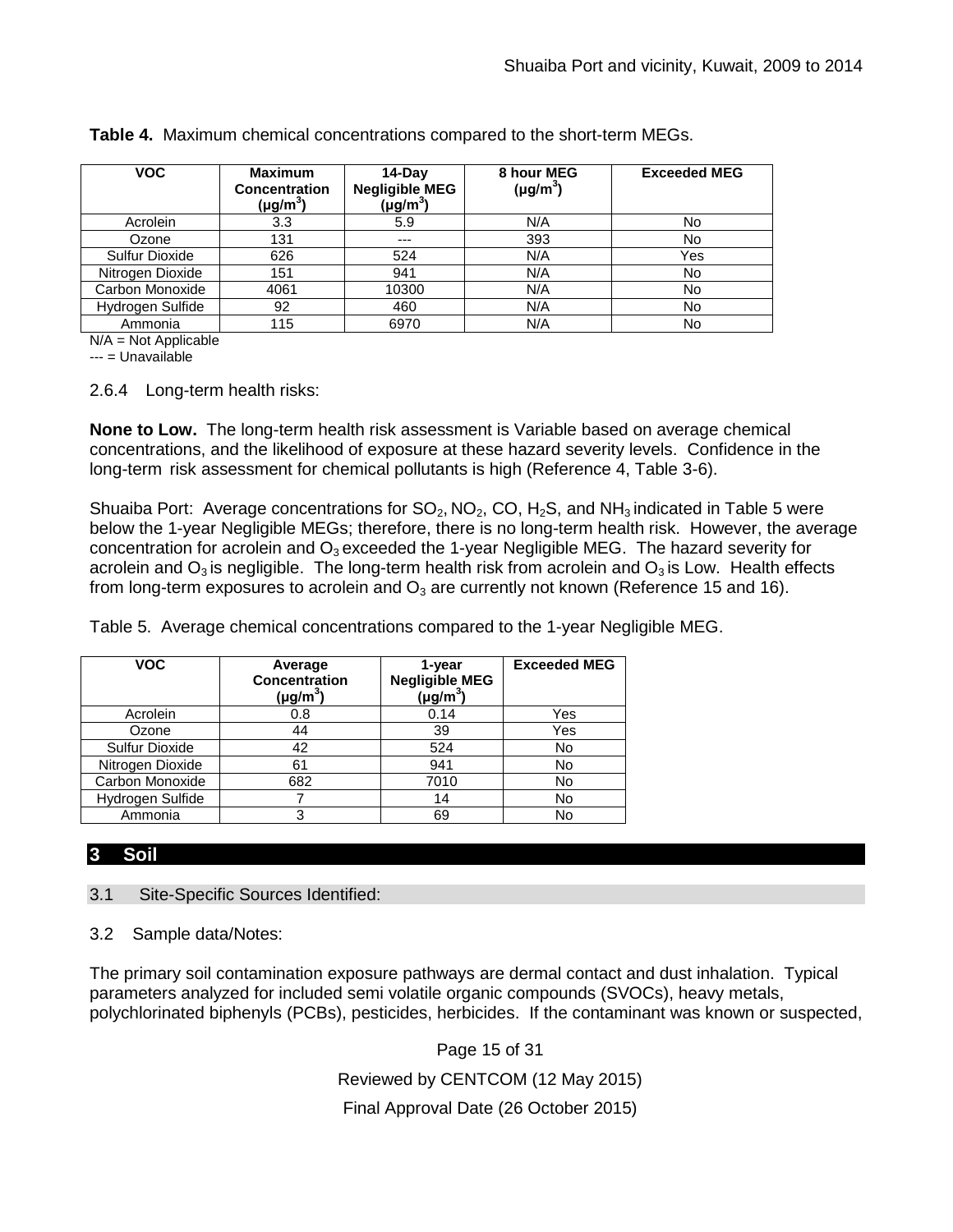other parameters may have been analyzed for (i.e., Total petroleum hydrocarbons (TPH) and polycyclic aromatic hydrocarbons (PAH) near fuel spills). For the risk assessment, personnel are assumed to remain at this location for 6 months to 1 year.

Shuaiba Port: No surface soil samples were collected from this location.

Arifjan: A total of three valid surface soil samples were collected on 15 November 2012 to assess OEH health risk to deployed personnel.

KNB: No surface soil samples were collected from this location.

3.3 Short-term health risks:

**Not an identified source of health risk**. Currently, sampling data for soil are not evaluated for shortterm (acute) health risks**.**

3.4 Long-term health risks:

**None identified based on available sample data.** No parameters exceeded 1-year negligible MEGs.

## **4 Water**

In order to assess the health risk to U.S. personnel from exposure to water in theater, the Army Public Health Command (APHC) identified the most probable exposure pathways. These are based on the administrative information provided on the field data sheets submitted with the samples taken over the time period being evaluated. At this time, the exposure pathways are primary ingestion from a mix of bottled and reverse osmosis water purification unit (ROWPU) treated water and non-drinking water.

4.1 Drinking Water: Bottled or Packaged Water

4.1.1 Site-Specific Sources Identified

To assess the potential for adverse health effects to troops, the following assumptions were made about dose and duration: A conservative (protective) assumption was that personnel routinely ingested 15 liters per day (L/day) of bottled water for up to 365 days (1-year).

4.1.2 Sample data/Notes:

Shuaiba Port: A total of two water samples were collected from a water distribution system from 31 March 2010 – 7 December 2010. No chemicals were detected above the short or long-term MEGs.

Camp Arifjan: A total of 29 water samples (7 bottled and 22 municipal) were collected from 12 August 2009 –19 June 2014. No chemicals were detected above the short or long-term MEGs.

> Page 16 of 31 Reviewed by CENTCOM (12 May 2015) Final Approval Date (26 October 2015)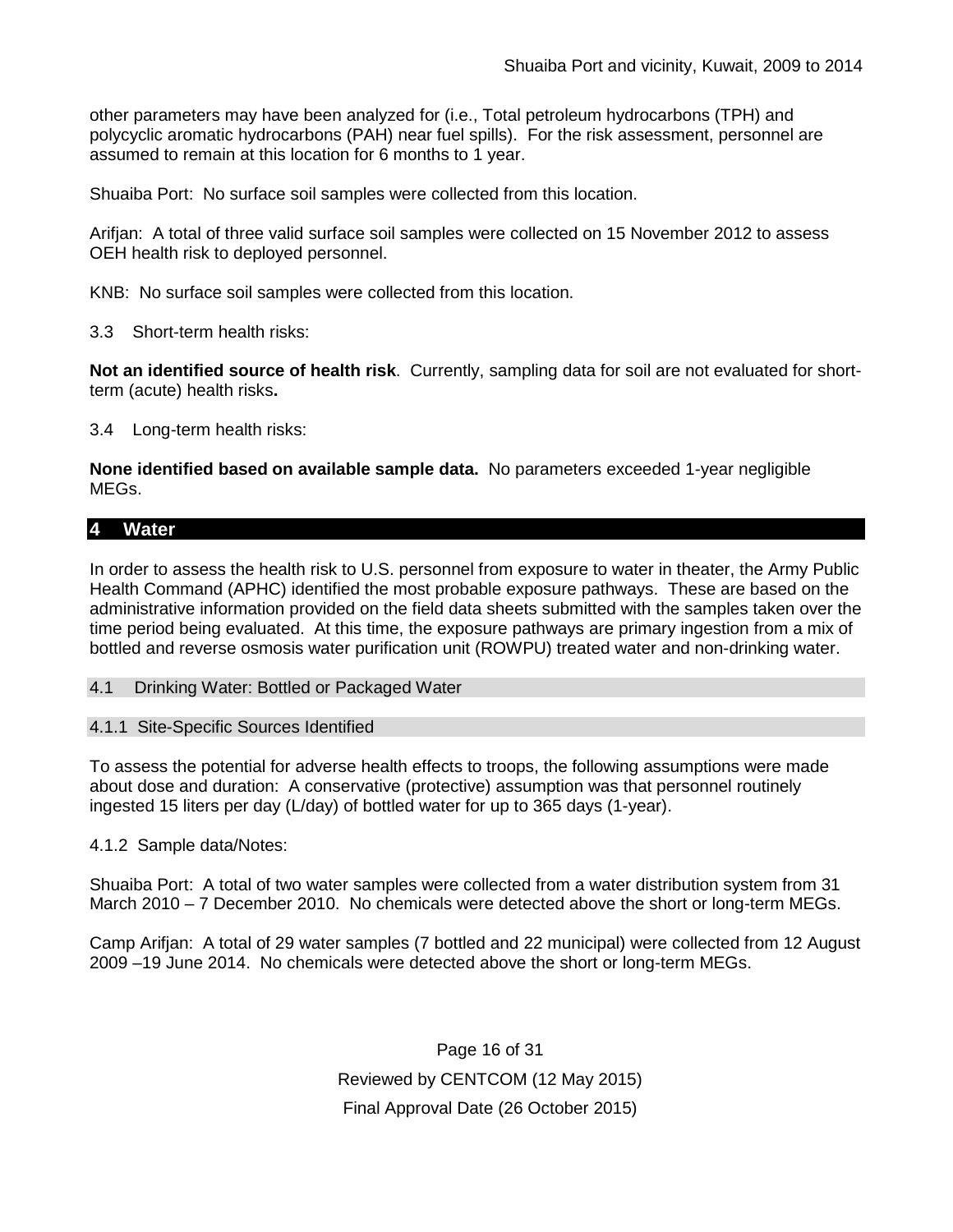KNB: A total of six water samples (1 bottled, 4 municipal, and 1 disinfected fresh water sample) were collected from 7 December 2010 – 04 December 2012. No chemicals were detected above the short or long-term MEGs.

4.1.3 Short-term and long-term health risks:

**None identified based on available sample data.** No health risks from drinking water exposures were identified based on the available data. All collected samples were below the short and long-term negligible MEGs.

#### 4.2 Non-Drinking Water: Used for Other Purposes (Personal Hygiene, Cooking, Showering, etc.)

#### 4.2.1 Site-Specific Sources Identified

Although the primary route of exposure for most microorganisms is ingestion of contaminated water, dermal exposure to some microorganisms, chemicals, and biologicals may also cause adverse health effects. Complete exposure pathways would include drinking, brushing teeth, personal hygiene, cooking, providing medical and dental care using a contaminated water supply or during dermal contact at vehicle or aircraft wash racks.

#### 4.2.2 Sample data/Notes:

To assess the potential for adverse health effects to troops the following assumptions were made about dose and duration: All U.S. personnel at this location were expected to remain at this site for approximately 1 year. A conservative (protective) assumption is that personnel routinely consumed less than 5L/day of non-drinking water for up to 365 days (1-year). It is further assumed that control measures and/or personal protective equipment were not used.

Shuaiba Port: A total of four municipal water samples were collected from 4 December 2009 – 28 June 2012. No chemicals were detected above the short or long-term MEGs.

Camp Arifjan: A total of 12 water samples (7 bottled and 22 municipal) were collected from 11 December 2009 –19 June 2014. No chemicals were detected above the short or long-term MEGs.

KNB: A total of three water samples (1 ROWPU and 2 municipal water samples) were collected from 7 September 2010 – 27 December 2011. No chemicals were detected above the short or long-term MEGs.

4.2.3 Short-term and long-term health risks:

**None identified based on available sample data.** No health risks from non-drinking exposures were identified based on the available data. All collected samples were below the short and long-term negligible MEGs.

> Page 17 of 31 Reviewed by CENTCOM (12 May 2015) Final Approval Date (26 October 2015)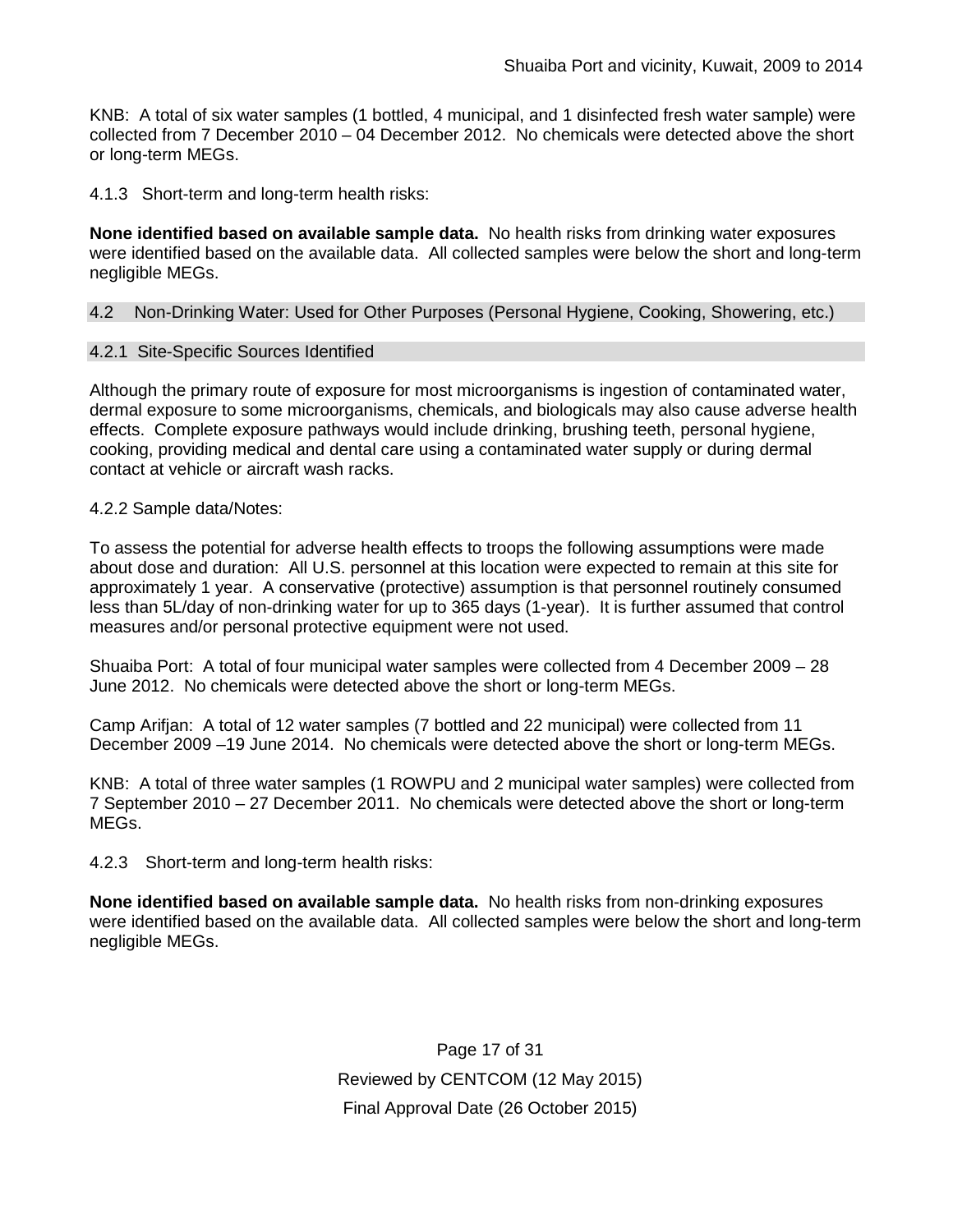## **5 Military Unique**

#### 5.1 Chemical Biological, Radiological Nuclear (CBRN) Weapons:

No specific hazard sources were documented in the Defense Occupational and Environmental Health Readiness System (DOEHRS, Reference 1) or the Military Exposure Surveillance Library (MESL, Reference 7) from 1 January 2009 – 07 September 2014 timeframe.

#### 5.2 Depleted Uranium (DU):

No specific hazard sources were documented in the DOEHRS or MESL from 1 January 2009 - 07 September 2014 timeframe.

#### 5.3 Ionizing Radiation:

No specific hazard sources were documented in the DOEHRS or MESL from 1 January 2009 - 07 September 2014 timeframe.

#### 5.4 Non-Ionizing Radiation:

No specific hazard sources were documented in the DOEHRS or MESL from 1 January 2009 - 07 September 2014 timeframe.

#### **6 Endemic Diseases**

This document lists the endemic diseases reported in the region, the specific health risks and severity and general health information about the diseases. USCENTCOM MOD 12 (Reference 8) lists deployment requirements, to include immunizations and chemoprophylaxis, in effect during the timeframe of this POEMS.

#### 6.1 Food borne and Waterborne Diseases

Food borne and waterborne diseases in the area are transmitted through the consumption of local food and water. Local unapproved food and water sources (including ice) are heavily contaminated with pathogenic bacteria, parasites, and viruses to which most U.S. Service Members have little or no natural immunity. Effective host nation disease surveillance does not exist within the country. Only a small fraction of diseases are identified or reported in host nation personnel. Diarrheal diseases are expected to temporarily incapacitate a very high percentage of U.S. personnel within days if local food, water, or ice is consumed. Hepatitis A and typhoid fever infections typically cause prolonged illness in a smaller percentage of unvaccinated personnel. Vaccinations are required for DOD personnel and contractors. In addition, although not specifically assessed in this document, significant outbreaks of viral gastroenteritis (e.g., norovirus) and food poisoning (e.g., *Bacillus cereus*, *Clostridium perfringens*, *Staphylococcus*) may occur. Key disease risks are summarized below:

Mitigation strategies were in place and included consuming food and water from approved sources, vaccinations (when available), frequent hand washing and general sanitation practices.

> Page 18 of 31 Reviewed by CENTCOM (12 May 2015) Final Approval Date (26 October 2015)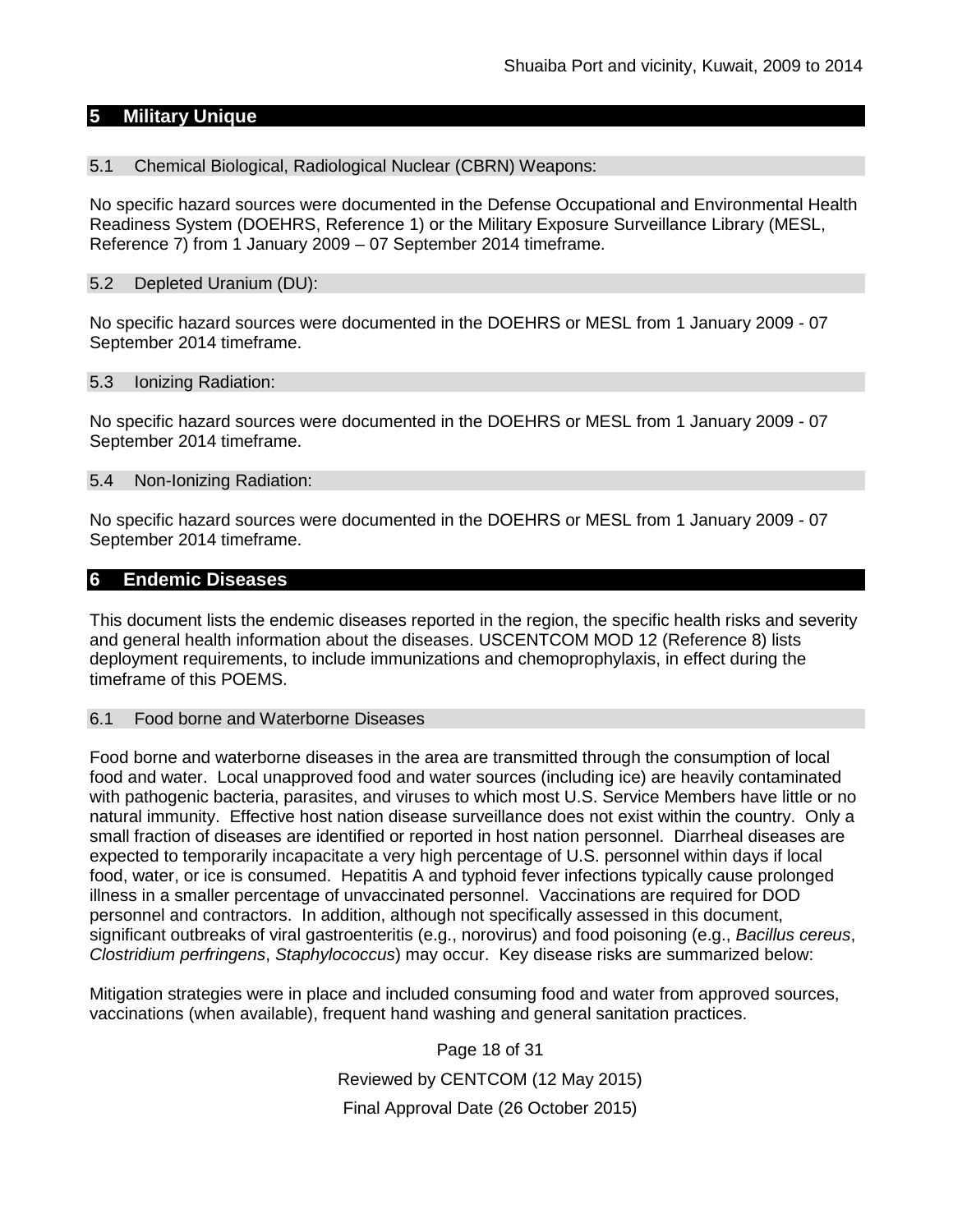## 6.1.1 Diarrheal diseases (bacteriological)

**High, mitigated to Low**: Diarrheal diseases can be expected to temporarily incapacitate a very high percentage of personnel (potentially over 50 percent per month) within days if local food, water, or ice is consumed. Field conditions (including lack of hand washing and primitive sanitation) may facilitate person-to-person spread and epidemics. Typically, these result in mild disease treated in outpatient setting; recovery and return to duty in less than 72 hours with appropriate therapy. A small proportion of infections may require greater than 72 hours limited duty, or hospitalization.

### 6.1.2 Hepatitis A, typhoid fever, and diarrhea-protozoal

**High, mitigated to Low**: Hepatitis A, typhoid fever, and diarrhea-protozoa can cause prolonged illness. Hepatitis A and typhoid fever can cause prolonged illness in a small percentage of personnel, (less than 1 percent per month) and have a high risk estimate if no preventative medicine measures are taken. However, because all deployed U.S. Forces, including civilians and contractors, are supposed to be vaccinated for Hepatitis A and Typhoid fever, no risk is identified for U.S. Forces from Hepatitis A and Typhoid fever. Diarrhea-cholera and diarrhea-protozoal have a moderate risk estimate if no preventive medicine measures are taken to mitigate, although cases for all are rare. Mitigation is in place, U.S. Personnel do not drink untreated water. Water consumed by U.S./DOD personnel is treated on military camps. A typical case of Hepatitis A involves 1 to 3 weeks of debilitating symptoms, sometimes initially requiring inpatient care; recovery and return to duty may require a month or more. With appropriate treatment, typhoid fever is a debilitating febrile illness that typically requires 1 to 7 days of supportive care, followed by return to duty. Symptomatic cases of diarrhea – protozoal may vary in severity; typically mild disease demonstrating recovery and return to duty in less than 72 hours with appropriate therapy; severe cases may require 1 to 7 days of supportive care, followed by return to duty.

### 6.1.3 Short-term health risks:

**Variable (Low to High):** The overall short-term unmitigated risk associated with Food borne and Waterborne diseases in the Shuaiba Port area is considered High for bacterial diarrhea, Moderate for diarrhea-cholera, diarrhea-protozoal, Hepatitis A, and typhoid fever, and Low for brucellosis and Hepatitis E if local food or water is consumed. Preventive Medicine measures such as vaccinations reduce the risk estimate to none (for Hepatitis A and Typhoid fever).Additionally, U.S. Forces are provided food and water from approved sources. Confidence in risk estimate is medium.

6.1.4 Long-term health risks:

### **None identified based on available data.**

### 6.2 Arthropod Vector-Borne Diseases

Ecological conditions in rural areas support arthropod vectors, including ticks and sand flies, with variable rates of disease transmission. A variety of vector-borne diseases occur at low levels. Individually, most of these diseases are likely to cause only rare cases, but the overall risk may be significant in some areas.

> Page 19 of 31 Reviewed by CENTCOM (12 May 2015) Final Approval Date (26 October 2015)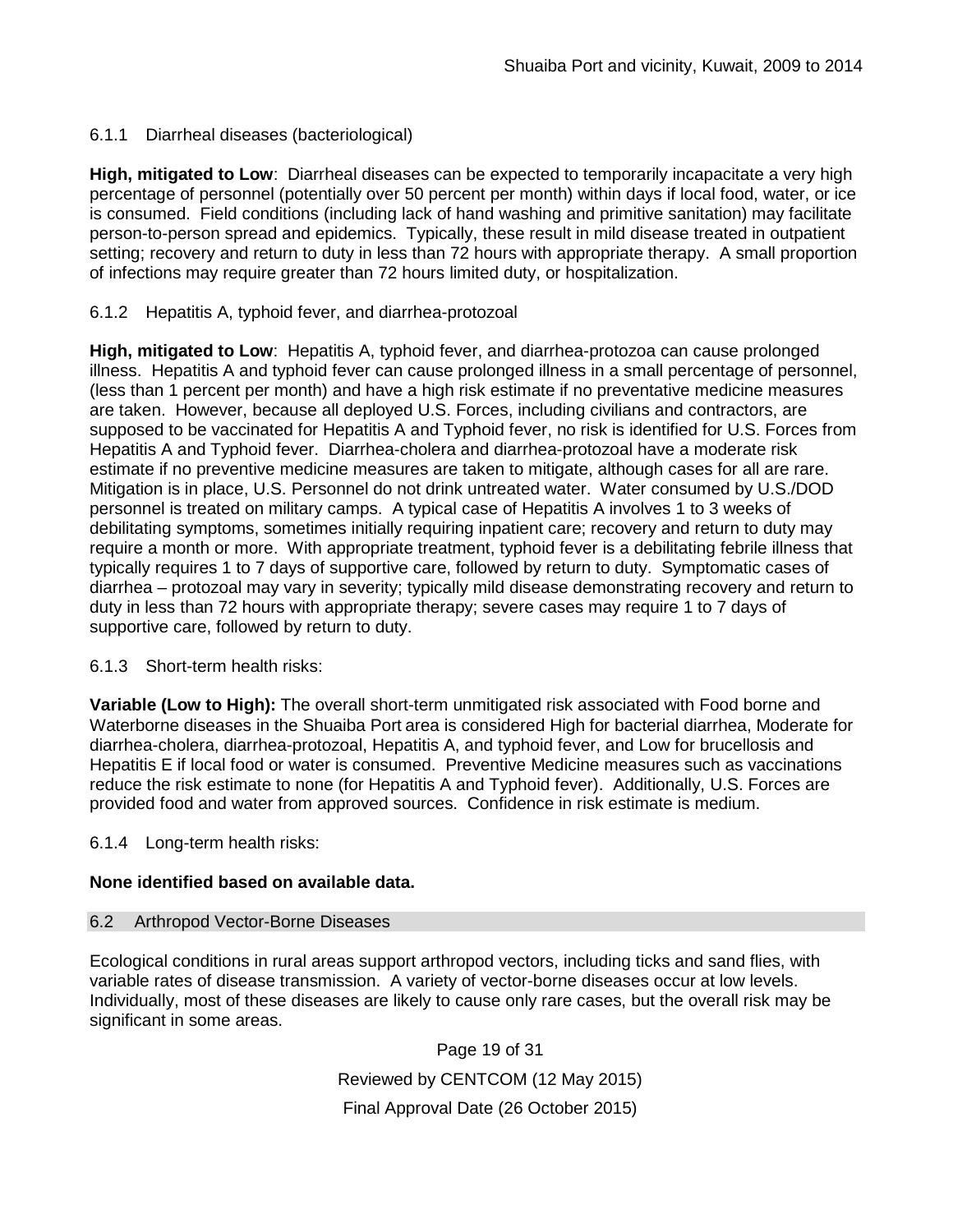## 6.2.1 Leishmaniasis

**Moderate, mitigated to Low**: Leishmaniasis is transmitted by sandflies. The disease risk is Moderate in March through November when sandflies are most prevalent, but reduced to low with mitigation measures. There are two forms of the disease–cutaneous (acute form) and visceral (a more latent form of the disease). The leishmaniasis parasites may survive for years in infected individuals and this infection may go unrecognized by physicians in the U.S. when infections become symptomatic years later. Cutaneous infection is unlikely to be debilitating, though lesions can be disfiguring. Visceral leishmaniasis causes a severe febrile illness, which typically requires hospitalization with convalescence over 7 days. Mitigation measures in place include individual protective measures (i.e., permethrin treated uniforms). Definitive treatment previously required nonurgent evacuation to the continental United States; currently, not all cases require evacuation.

## 6.2.2 Sindbis

**Low**: The Sindbis Virus (SINV) is transmitted by [mosquitoes](http://en.wikipedia.org/wiki/Mosquitoes) (*[Culex](http://en.wikipedia.org/wiki/Culex)* spp.) and causes sindbis fever in humans. The symptoms include [arthralgia,](http://en.wikipedia.org/wiki/Arthralgia) [rash,](http://en.wikipedia.org/wiki/Rash) and [malaise.](http://en.wikipedia.org/wiki/Malaise) The Sindbis virus is an ["arbovirus"](http://en.wikipedia.org/wiki/Arbovirus) (arthropod-borne) and is maintained in nature by transmission between vertebrate (bird) hosts and invertebrate (mosquito) vectors. Humans are infected with Sindbis virus when bitten by an infected mosquito. Sindbis and Sindbis-like viruses are among the most geographically widespread of all arboviral diseases. Sindbis presents a low risk to personnel but is potentially present year-round. However, it would tend to peak in the April to October timeframe.

## 6.2.3 Sandfly fever

**Low**: Sandfly fever has a Low risk although it is estimated that potential disease rates are from 1 percent to 10 percent of personnel could be affected per month under worst case conditions. It is transmitted by sandflies and occurs more commonly in children though adults are still at risk. Incidents can result in debilitating febrile illness typically requiring 1-7 days of supportive care followed by return to duty.

### 6.2.4 Typhus-miteborne

**Moderate**: Typhus-miteborne has a moderate risk estimate although it is estimated that potential disease rates are from 1 percent to 10 percent of personnel could be affected per month under worst case conditions. The disease is transmitted by the larval stage of trombiculid mites (chiggers), which are typically found in areas of grassy or scrubby vegetation. The disease can cause debilitating febrile illness typically requiring 1 to 7 days of inpatient care, followed by return to duty.

### 6.2.5 West Nile fever

**Low**: West Nile fever is present and is maintained by the bird population and mosquitoes that help to transfer the diseases from birds to humans. The majority of infections in young, healthy adults are asymptomatic although it can result in fever, headache, tiredness, and body aches, occasionally with a skin rash (on the trunk of the body) and swollen lymph glands. This disease is associated with a low risk estimate.

> Page 20 of 31 Reviewed by CENTCOM (12 May 2015) Final Approval Date (26 October 2015)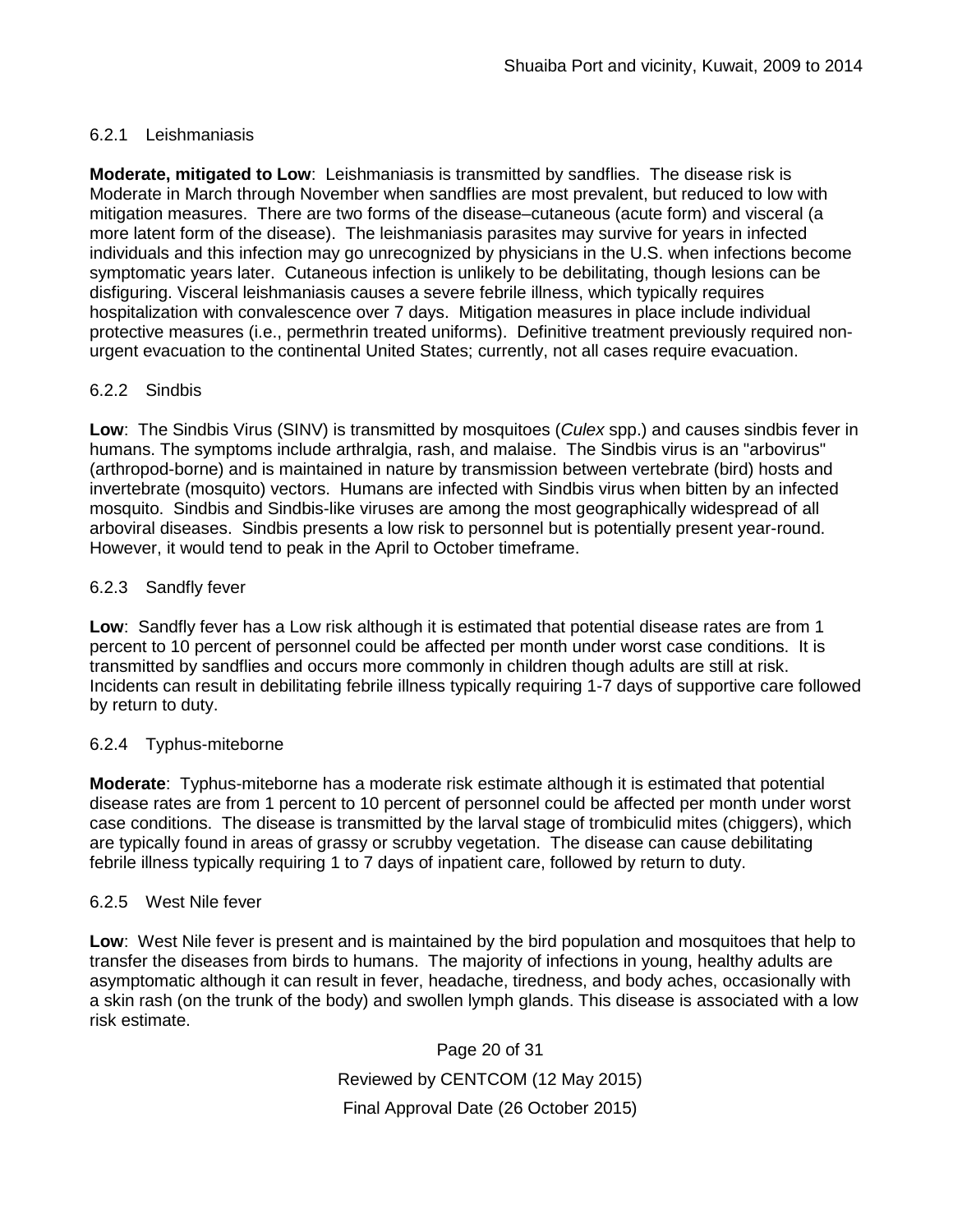### 6.2.6 Short-term health risks:

**Low:** The unmitigated risk is moderate for Leishmaniasis - cutaneous (acute), typhus-miteborne; and Low for Sindbis, Sandfly fever, and West Nile fever. Health risk is reduced to low by proper wear of the uniform, application of repellent to exposed skin, and appropriate chemoprophylaxis. Confidence in the risk estimate is medium.

### 6.2.7 Long-term health risks:

**Low:** Low (for the visceral [chronic] leishmaniasis). Confidence in the risk estimate is medium.

### 6.3 Water Contact Diseases

Tactical operations or recreational activities that involve extensive contact with surface water such as lakes, streams, rivers, or flooded fields may result in significant exposure to leptospirosis. These diseases can debilitate personnel for up to a week or more. Leptospirosis risk typically increases during flooding. In addition, although not specifically assessed in this document, bodies of surface water are likely to be contaminated with human and animal waste. Activities such as wading or swimming may result in exposure to enteric diseases including diarrhea and hepatitis via incidental ingestion of water. Prolonged water contact also may lead to the development of a variety of potentially debilitating skin conditions including bacterial or fungal dermatitis. Mitigation strategies were in place and included avoiding water contact and recreational water activities, proper wear of uniform (especially footwear), and protective coverings for cuts/abraded skin.

### 6.3.1 Leptospirosis

**Moderate, mitigated to Low**: Leptospirosis is present in Kuwait but at unknown levels. Human infection occurs through exposure to water or soil contaminated by infected animals and has been associated with wading, and swimming in contaminated, untreated open water.The occurrence of flooding after heavy rainfall facilitates the spread of the organism because, as water saturates the environment, Leptospira present in the soil pass directly into surface waters. Leptospira can enter the body through cut or abraded skin, mucous membranes, and conjunctivae. Ingestion of contaminated water can also lead to infection. The acute generalized illness associated with infection can mimic other tropical diseases (for example, dengue fever, malaria, and typhus), and common symptoms include fever, chills, myalgia, nausea, diarrhea, cough, and conjunctival suffusion. Manifestations of severe disease can include jaundice, renal failure, hemorrhage, pneumonitis, and hemodynamic collapse. Recreational activities involving extensive water contact may result in personnel being temporarily debilitated with leptospirosis. However, with the exception of Navy divers, there is no swimming, wading, or any other contact with water for Shuaiba Port personnel. Incidence could result in debilitating febrile illness typically requiring 1 to 7 days of inpatient care, followed by return to duty; some cases may require prolonged convalescence. This disease is associated with a Moderate health risk estimate.

6.3.2 Short-term health risks:

**Low:** Unmitigated health risk of leptospirosis is Moderate during warmer months. Mitigation

Page 21 of 31 Reviewed by CENTCOM (12 May 2015) Final Approval Date (26 October 2015)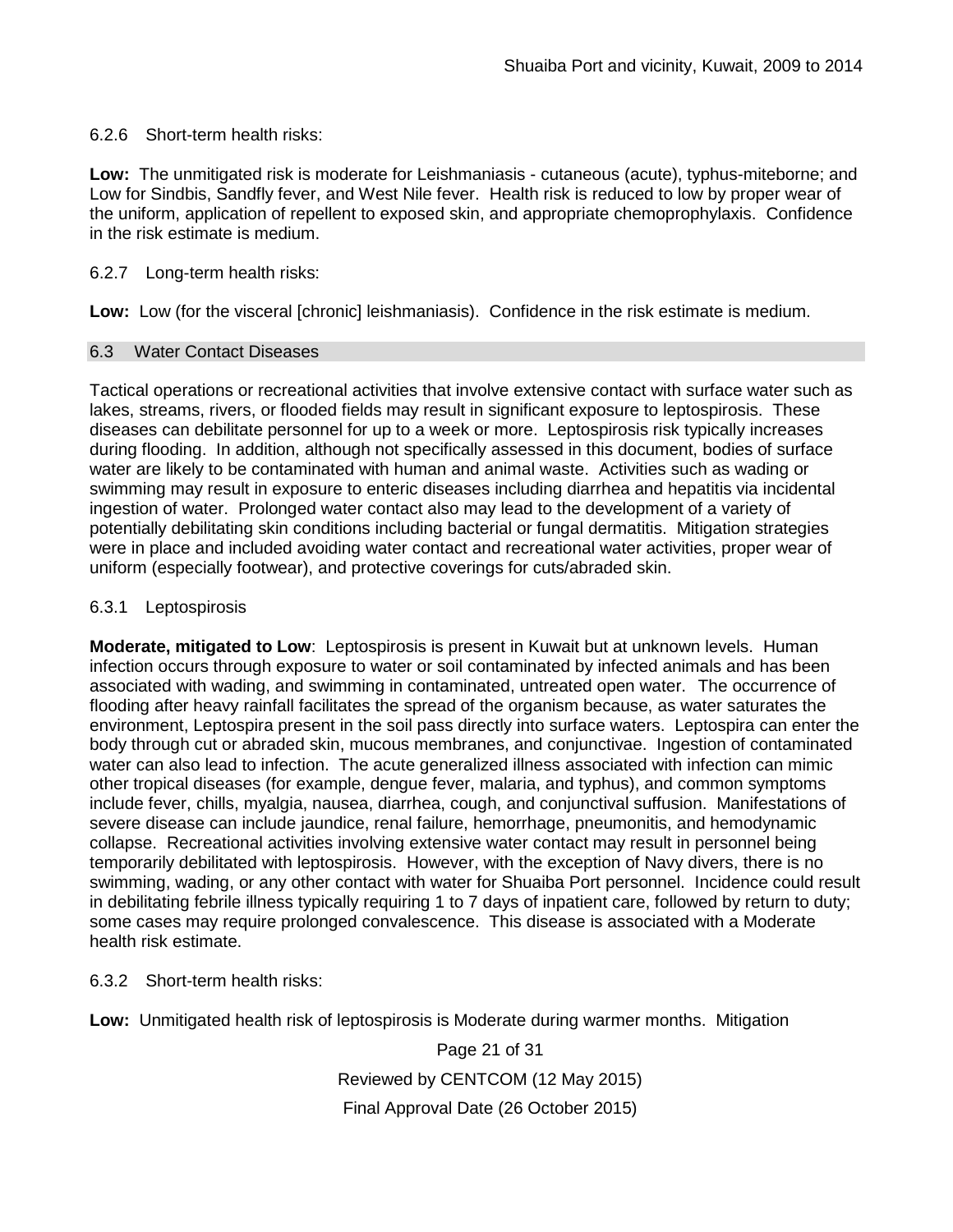measures reduce the risk to Low. Confidence in the health risk estimate is medium.

#### 6.3.3 Long-term health risks:

#### **None identified based on available data.**

#### 6.4 Respiratory Diseases

Although not specifically assessed in this document, deployed U.S. forces may be exposed to a wide variety of common respiratory infections in the local population. These include influenza, pertussis, viral upper respiratory infections, viral and bacterial pneumonia, and others. The U.S. military populations living in close-quarter conditions are at risk for substantial person-to-person spread of respiratory pathogens. Influenza is of particular concern because of its ability to debilitate large numbers of personnel for several days. Mitigation strategies were in place and included routine medical screenings, vaccination, enforcing minimum space allocation in housing units, implementing head-to-toe sleeping in crowded housing units, implementation of proper Personal Protective Equipment (PPE) when necessary for healthcare providers and detention facility personnel.

#### 6.4.1 Tuberculosis (TB)

**Moderate, mitigated to Low:** Tuberculosis (TB) poses a moderate year round risk to U.S. personnel. Tuberculosis is usually transmitted through close and prolonged exposure to an active case of pulmonary or laryngeal tuberculosis, but can also occur with incidental contact. The Army SG has defined increased risk in deployed Soldiers as indoor exposure to locals or third country nationals of greater than one hour per week in a highly-endemic active TB region. Additional mitigation included active case isolation in negative pressure rooms, where available.

#### 6.4.2 Meningococcal meningitis

**Low:** Meningococcal meningitis poses a low year round risk and is transmitted from person to person through droplets of respiratory or throat secretions. Close and prolonged contact facilitates the spread of this disease. Asymptomatic colonization and carriage of meningococcal bacteria are common worldwide, including within U.S. military populations; rare symptomatic cases may occur periodically in military populations, regardless of geographic location. Neisseria meningitides group A predominates regionally. Meningococcal meningitis is potentially a very severe disease typically requiring intensive care; fatalities may occur in 5-15% of cases.

6.4.3 Short-term health risks:

**Low:** Moderate (for tuberculosis) to Low (for meningococcal meningitis). Confidence in the risk estimate is medium. Overall risk was reduced to Low with mitigation measures.

### 6.4.4 Long-term health risks:

**None identified based on available data.** Tuberculosis is evaluated as part of the Post Deployment Health Assessment (PDHA). A TB skin test is required post-deployment if potentially exposed and is based upon individual service policies.

> Page 22 of 31 Reviewed by CENTCOM (12 May 2015) Final Approval Date (26 October 2015)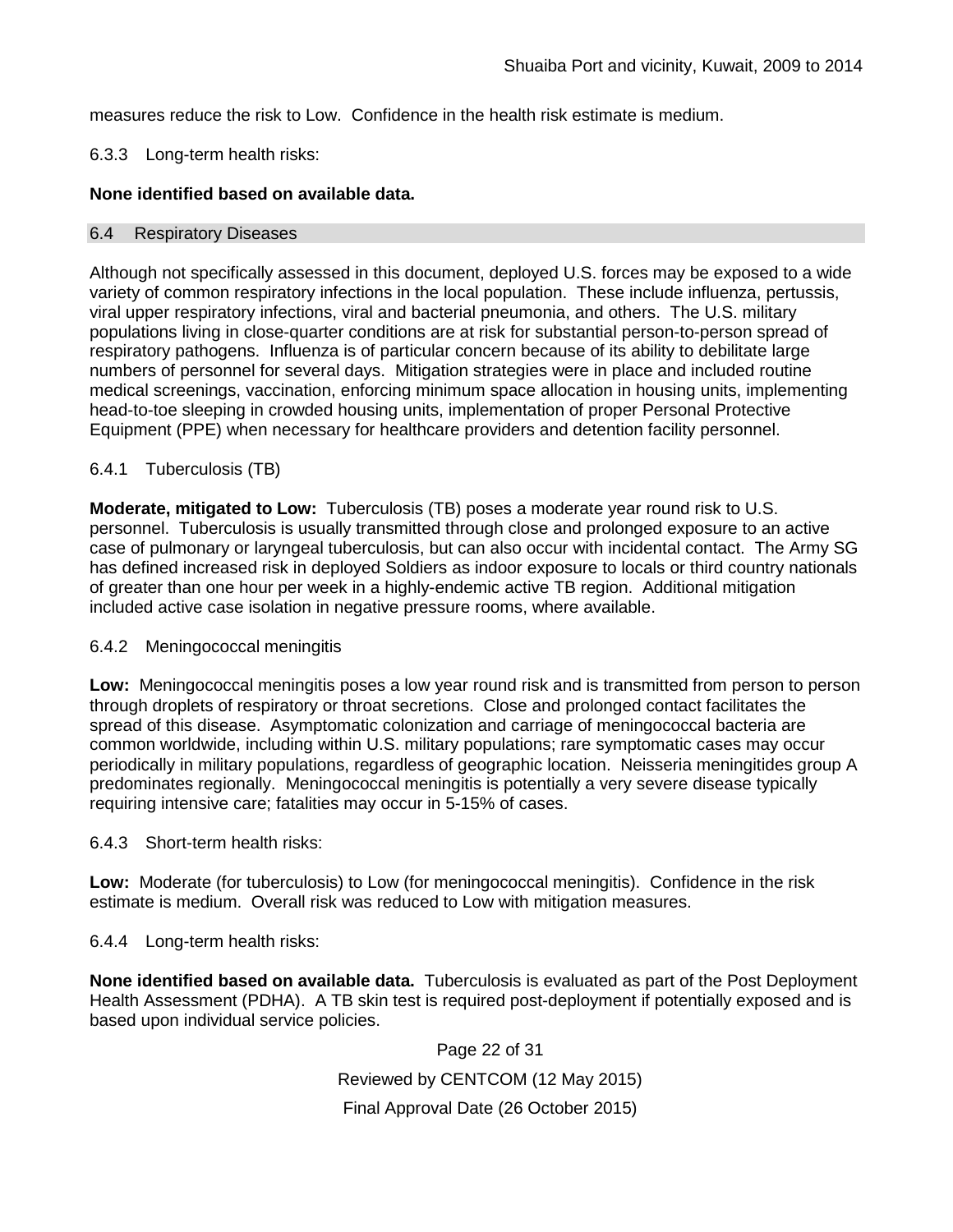#### 6.5 Animal-Contact Diseases

#### 6.5.1 Rabies

**Low:** Rabies poses a year round low risk. Occurrence is comparable to U.S. levels. Rabies is transmitted by exposure to the virus-laden saliva of an infected animal, typically through bites, but could occur from scratches contaminated with the saliva. Personnel bitten by potentially infected reservoir species may develop rabies in the absence of appropriate prophylaxis. The circumstances of the bite should be considered in evaluating individual health risk; in addition to dogs and cats, bats or wild carnivores should be regarded as rabid unless proven otherwise. General Order 1B mitigates rabies risk by prohibiting contact with or adoption or feeding of feral animals. Very severe illness with near 100% fatality rate can occur in the absence of post-exposure prophylaxis. Typically, the time period from exposure to the onset of symptoms is 2-12 weeks, but can rarely take several years.

#### 6.5.2 Anthrax

**No Risk:** Anthrax does not pose a risk to U.S. personnel. Anthrax is a naturally occurring infection; cutaneous anthrax is transmitted by direct contact with infected animals or carcasses, including hides. Eating undercooked infected meat may result in contracting gastrointestinal anthrax. Pulmonary anthrax is contracted through inhalation of spores and is extremely rare. Mitigation measures included consuming approved food sources, proper food preparation and cooking temperatures, avoidance of animals and farms, dust abatement when working in these areas, vaccinations, and proper PPE for personnel working with animals.

### 6.5.3 Q-Fever

**Moderate, mitigated to Low:** Potential health risk to U.S. personnel is Moderate, but mitigated to Low, year round. Rare cases are possible among personnel exposed to aerosols from infected animals, with clusters of cases possible in some situations. Significant outbreaks (affecting 1-50 percent) can occur in personnel with heavy exposure to barnyards or other areas where animals are kept. Unpasteurized milk may also transmit infection. Note: while cattle, sheep, and goats are primary carriers of this bacteria, camels, a common animal in the Shuaiba Port area, are also reported/known to be carriers. The primary route of exposure is respiratory, with an infectious dose as low as a single organism. Incidence could result in dehabilitating febrile illness, sometimes presenting as pneumonia, typically requiring 1 to 7 days of inpatient care followed by return to duty. Mitigation strategies in place as listed in paragraph 6.5.2 except for vaccinations.

#### 6.5.4 H5N1 avian influenza

**Low:** Potential risk to U.S. personnel is low. Extremely rare cases may occur in U.S. personnel who have close contact with birds or poultry infected with H5N1. Human infections have occurred on a very rare basis and have been associated with activities involving close, direct contact with infected poultry, such as plucking, slaughter, or other handling. There is no health risk from consumption of properly cooked poultry products. Human-to-human transmission appears to be exceedingly rare, even among relatively close contacts. Extremely rare cases (less than 0.01% per month attack rate) could occur. Incidence could result in very severe illness with fatality rate higher than 50% in

> Page 23 of 31 Reviewed by CENTCOM (12 May 2015) Final Approval Date (26 October 2015)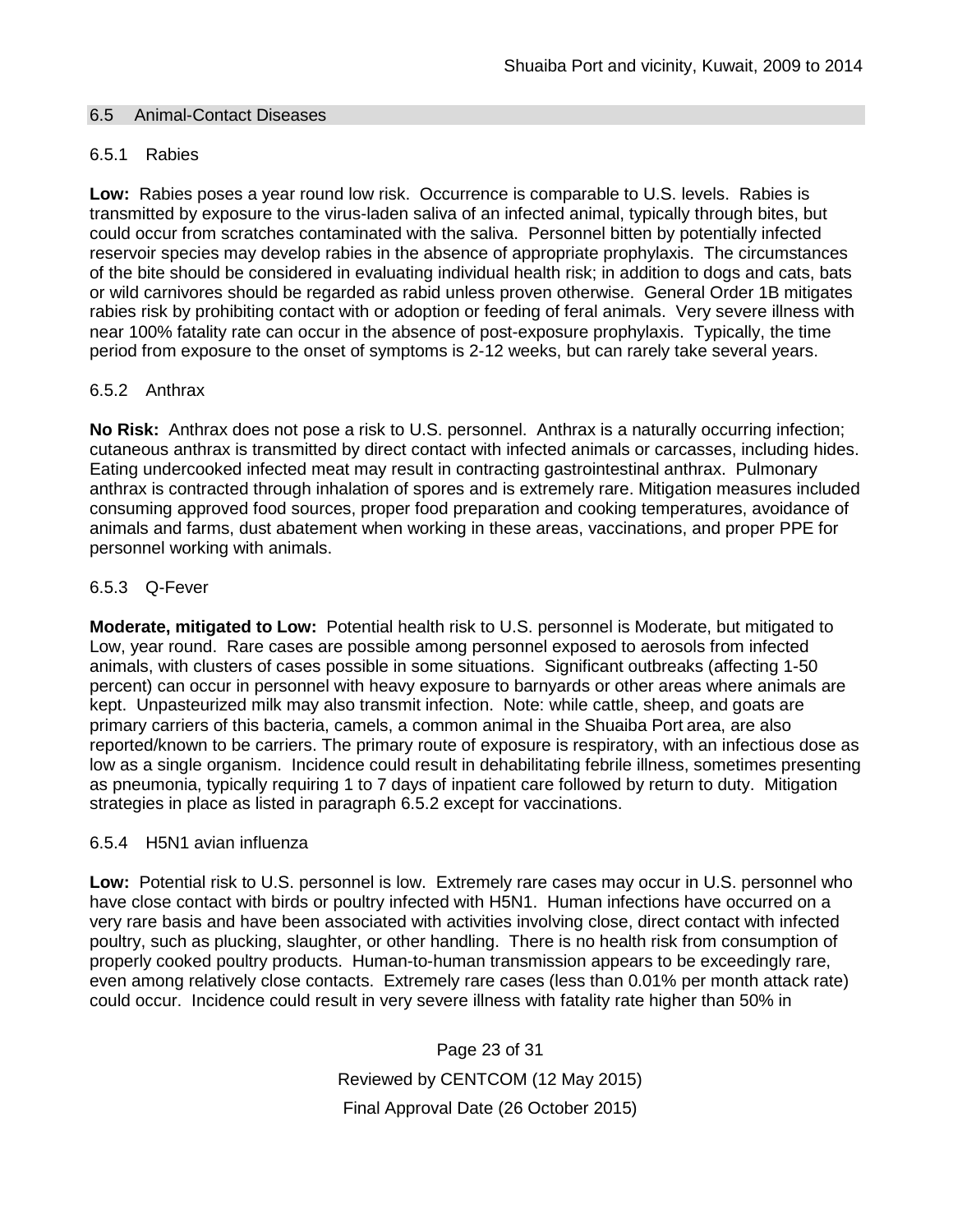symptomatic cases. Mitigation strategies included avoidance of birds/poultry and proper cooking temperatures for poultry products.

6.5.5 Short-term health risks:

**Low:** The short-term unmitigated risk is Moderate (for Q-fever), Low (for rabies and H5N1 avian influenza), and No risk for anthrax.Mitigation measures reduced the overall risk to Low. Confidence in the risk estimate is medium.

6.5.6 Long-term health risks:

**Low:** A Low long term risk exists for rabies because, in rare cases, the incubation period for rabies can be several years.

### **7 Venomous Animal/Insect**

All information was taken directly from the Armed Forces Pest Management Board (Reference 9) and the Clinical Toxinology Resources web site from the University of Adelaide, Australia (Reference 10). The species listed below have home ranges that overlap the location of Shuaiba Port and vicinity, and may present a health risk if they are encountered by personnel.

#### 7.1 Spiders

No spiders were identified

#### 7.2 Scorpions

• *Androctonus crassicauda* (black scorpion): *Severe envenoming possible and potentially lethal, however most stings cause only severe local pain.* 

• *Apistobuthus pterygocercus, Buthacus leptochelys, Compsobuthus arabicus, Orthochirus scrobiculosus*: Clinical effects unknown; there are a number of dangerous Buthid scorpions, but there are also some known to cause minimal effects only. Without clinical data, it is unclear where this species fits within that spectrum.

• *Scorpio maurus*: Mild envenoming only, not likely to prove lethal.

#### 7.3 Snakes

• *Astrotia stokesii, Hydrophis gracilis, Hydrophis lapemoides, Hydrophis spiralis, Lapemis curtus, Thalassophina viperina* : Clinical effects uncertain, but related to medically important species, therefore major envenoming cannot be excluded.

• *Cerastes gasperettii:* Unknown, but potentially lethal envenoming, though unlikely, cannot be excluded.

> Page 24 of 31 Reviewed by CENTCOM (12 May 2015) Final Approval Date (26 October 2015)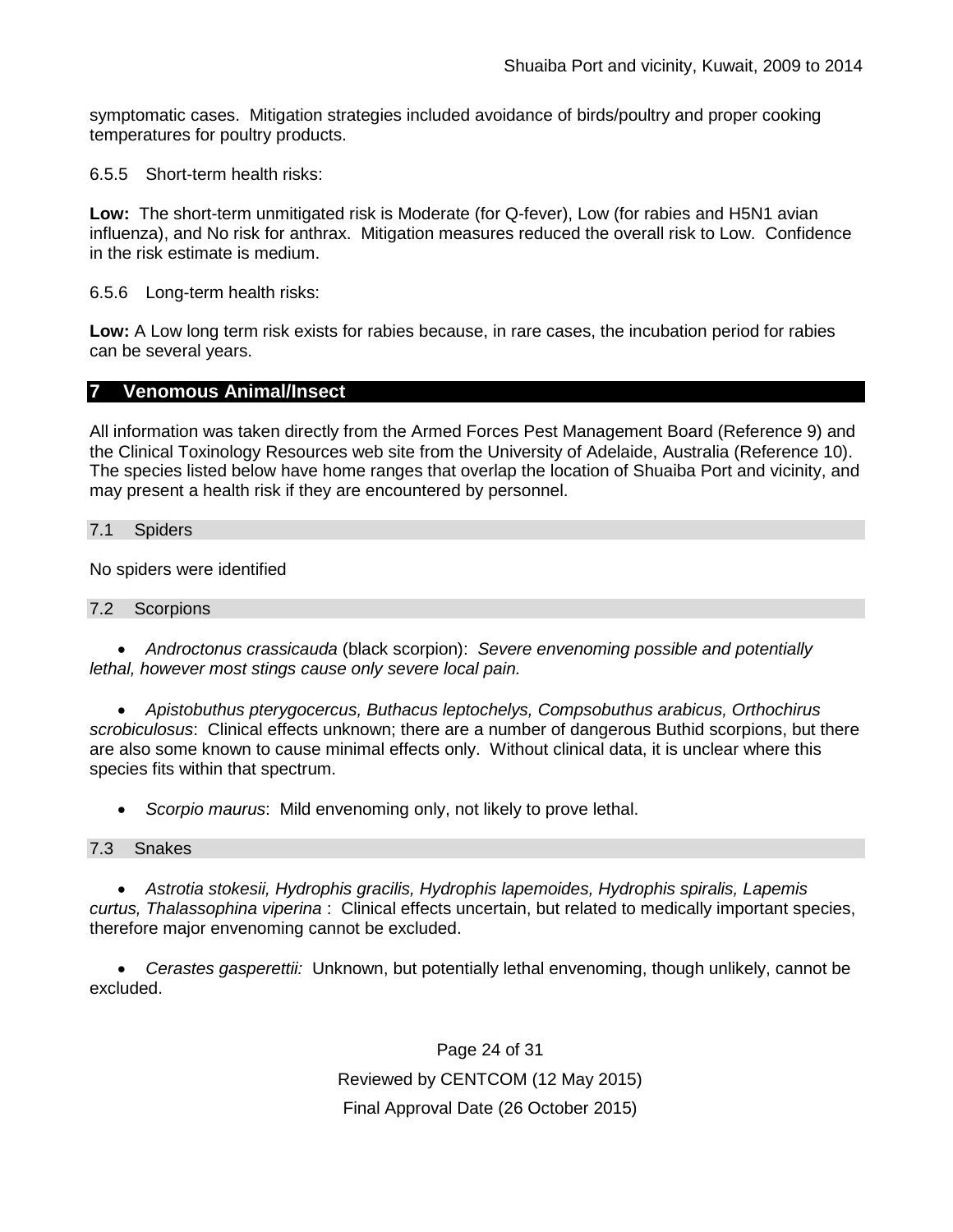• *Echis sochureki, Enhydrina schistose, Hydrophis cyanocinctus, Hydrophis ornatus, Pelamis platurus, Vipera albicornuta*: *S*evere envenoming possible, potentially lethal.

- *Malpolon monspessulanus*: Moderate envenoming possible but unlikely to prove lethal
- *Eryx jayakari*: Bite most unlikely to cause fatality.

• *Lytorhynchus diadema, Malpolon moilensis, Platyceps rhodorachis, Platyceps ventromaculatus, Pseudocerastes persicus* : Not likely to cause significant effects; non-lethal.

7.4 Short-term health risks:

**Low:** If encountered, effects of venom vary with species from mild localized swelling (e.g., *S. maurus*) to potentially lethal effects (e.g., *V. albicornuta*). See effects of venom above. Mitigation strategies included avoiding contact, proper wear of uniform (especially footwear), and timely medical treatment. Confidence in the health risk estimate is low.

7.5 Long-term health risks:

### **None identified.**

## **8 Heat/Cold Stress**

#### 8.1 Heat

Extended summer months (May through October) exhibit a maximum high temperature of 115 degrees Fahrenheit (ºF) and a minimum low of 73ºF, with a mean daily high temperature of 108ºF and a mean daily low temperature of 81ºF. Diurnal temperatures can vary as much as 25ºF. The health risk of heat stress/injury based on temperatures alone is high ( $\geq 88^{\circ}$ F) from May – October. However, work intensity and clothing/equipment worn pose greater health risk of heat stress/injury than environmental factors alone (Reference 11). Managing risk of hot weather operations included monitoring work/rest periods, proper hydration, and taking individual risk factors (e.g., acclimation, weight, and physical conditioning) into consideration. Risk of heat stress/injury was reduced with preventive measures

#### 8.1.1 Short-term health risks:

**High, mitigated to Low:** The risk of heat injury was reduced to low through preventive measures such as work/rest cycles, proper hydration and nutrition, and monitoring Wet Bulb Globe Temperature (WBGT). Risk of heat injury in unacclimatized or susceptible populations (older, previous history of heat injury, poor physical condition, underlying medical/health conditions), and those under operational constraints (equipment, PPE, vehicles) is High from May – October. Confidence in the health risk estimate is low.

### 8.1.2 Long-term health risks:

Page 25 of 31 Reviewed by CENTCOM (12 May 2015) Final Approval Date (26 October 2015)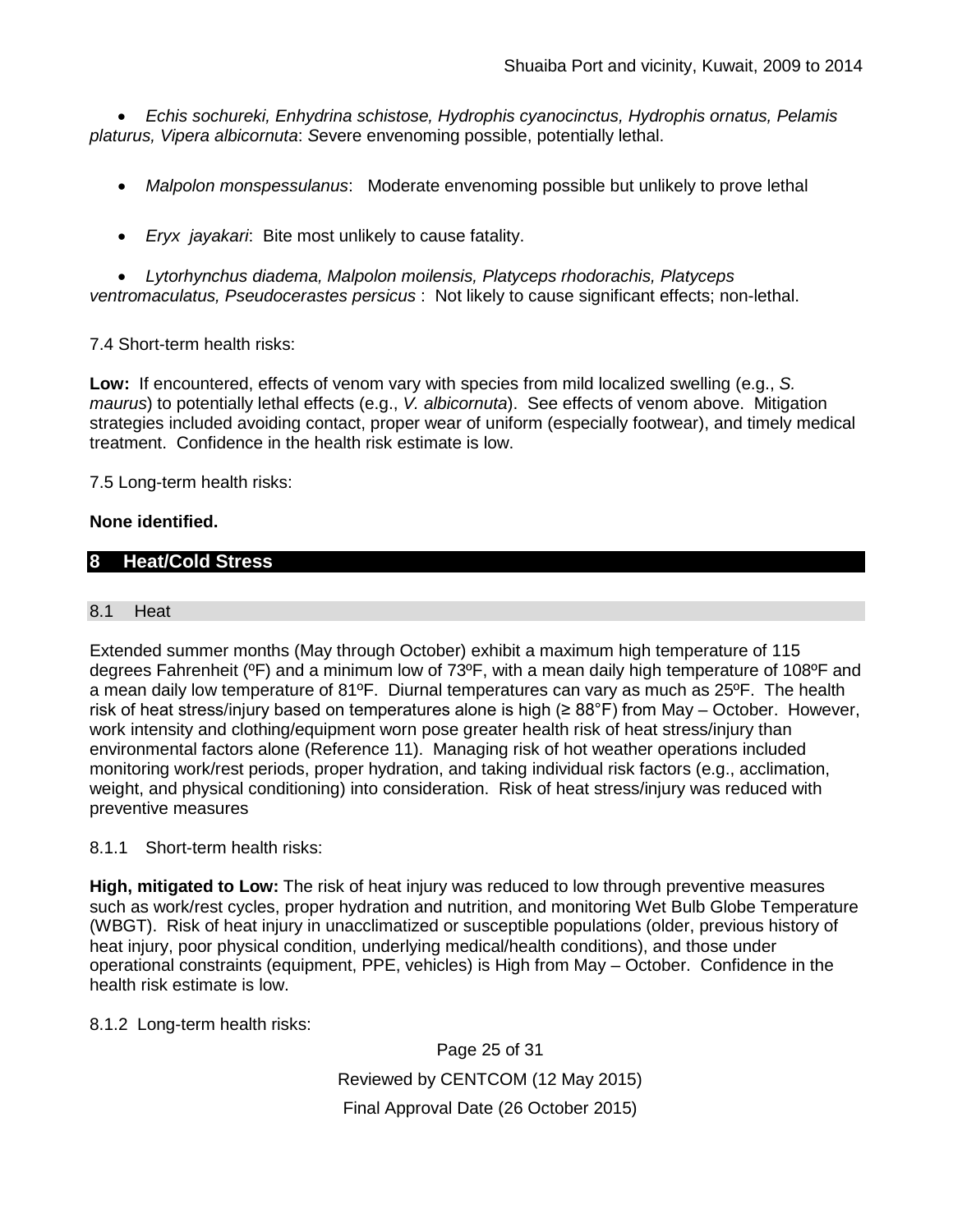**Low:** The long-term risk is Low. However, the risk may be greater for certain susceptible persons– those older (i.e., greater than 45 years), in lesser physical shape, or with underlying medical/health conditions. Long-term health implications from heat injuries are rare but may occur, especially from more serious injuries such as heat stroke. It is possible that high heat in conjunction with various chemical exposures may increase long-term health risks, though specific scientific evidence is not conclusive. Confidence in these risk estimates is medium.

## 8.2 Cold

Extended winter months(November through April) exhibit a maximum high temperature of 88ºF and a minimum low temperature of 46ºF, with a mean daily high temperature of 73ºF and a mean daily low temperature of 54ºF. Because even on warm days a significant drop in temperature after sunset by as much as 40 °F can occur, there is a risk of cold stress/injury from month – month. The risk assessment for Non-Freezing Cold Injuries (NFCI), such as chilblain, trench foot, and hypothermia, is Low based on historical temperature and precipitation data. Frostbite is unlikely to occur because temperatures rarely drop below freezing. However, personnel may encounter significantly lower temperatures during field operations at higher altitudes. As with heat stress/injuries, cold stress/injuries are largely dependent on operational and individual factors instead of environmental factors alone.

8.2.1 Short-term and long-term health risks:

**Low:** The health risk of cold injury is Low. Confidence in the health risk estimate is medium.

# **9 Noise**

### 9.1 Continuous:

Ship loading and unloading operations at the Shuaiba Port create outdoors noise levels that occasionally fluctuate above the threshold level requiring single-level hearing protection (85 dBA). This occurrence was documented in the OEHSA and certain personnel (e.g., forklift operators etc.) did not have proper hearing protection (Reference 12). In addition, it is noted that health effects of noise exposure (as low as 80 dBA) occurring the same time as exposures to certain chemicals (carbon monoxide, aircraft fuels and industrial chemicals) that are reasonably anticipated in Shuaiba Port can cause permanent hearing loss. For the majority of personnel on this site, noise levels above the hearing protection threshold are for short durations and average daily exposures are below levels requiring participation in a hearing conservation program. For those individuals working on/or near ship loading/unloading operations there are noted higher levels that can result in increased risk of permanent hearing loss.

9.1.1 Short-term and long-term health risks:

**Low:** Low for the majority of personnel on this site. Moderate for individuals working on/or near ship loading/unloading operations without proper hearing protection. This was reduced to Low with proper mitigation measures. All personnel are to have annual audiograms and enroll in Noise Medical Surveillance program #512 of the Hearing Conservation program (Reference 12).

> Page 26 of 31 Reviewed by CENTCOM (12 May 2015) Final Approval Date (26 October 2015)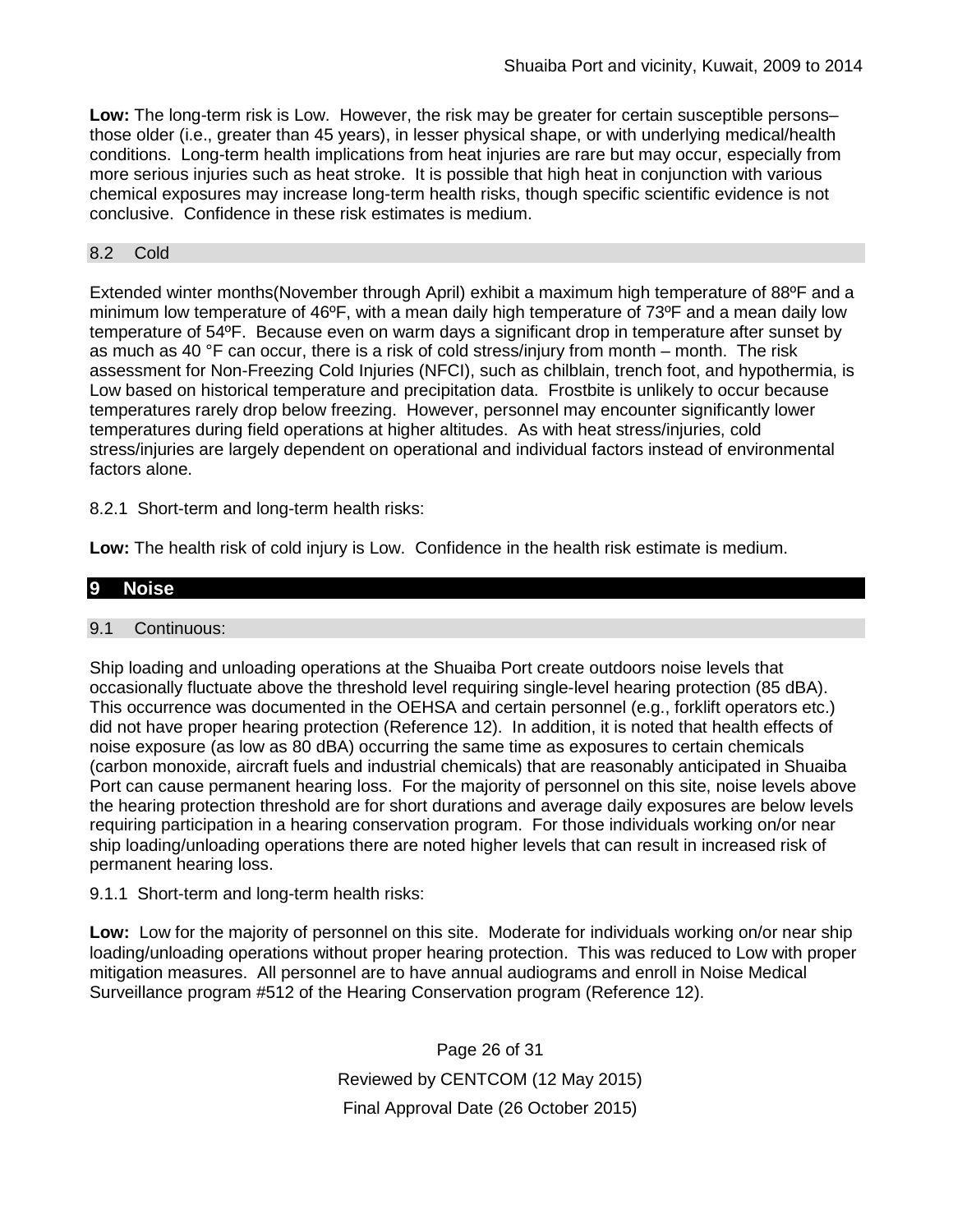#### 9.2 Impulse:

While some potential for impulse noise could be associated with the industrial and ship loading and unloading operations at Shuaiba Port, the probability of impulse noise hazards is considered unlikely at Shuaiba Port.

9.2.1 Short-term and long-term health risks:

#### **Not evaluated.**

## **10 Unique Incidents/Concerns**

#### 10.1 Potential environmental contamination sources

DoD personnel are exposed to various chemical, physical, ergonomic, and biological hazards in the course of performing their mission. These types of hazards depend on the mission of the unit and the operations and tasks which the personnel are required to perform to complete their mission. The health risk associated with these hazards depends on a number of elements including what materials are used, how long the exposure last, what is done to the material, the environment where the task or operation is performed, and what controls are used. The hazards can include exposures to heavy metal particulates (e.g., lead, cadmium, manganese, chromium, and iron oxide), solvents, fuels, oils, and gases (e.g., carbon monoxide, carbon dioxide, oxides of nitrogen, and oxides of sulfur). Most of these exposures occur when performing maintenance task such as painting, grinding, welding, engine repair, or movement through contaminated areas. Exposures to these occupational hazards can occur through inhalation (air), skin contact, or ingestion; however exposures through air are generally associated with the highest health risk.

10.2 Waste Sites/Waste Disposal:

All wastes are removed by contract personnel to Kuwait landfills/disposal sites for proper disposal per the Area Support Group – Kuwait, Department of Public Works (Reference 12).

10.2.1 Short-term and long-term health risks:

**Low:** Short-term and long-term health risk is low.

#### 10.3 Fuel/petroleum products/industrial chemical spills

The OEHSA's Occupational Hazards Assessment indicates that many personnel at Shuaiba Port conducting ship loading/unloading operations may experience occasional exposures to hydraulic fluid and engine oil due to occasional leakage and maintenance. Hydraulic fluid contains small amounts of triorthocresyl phosphate (TOCP). The TOCP affects the neuromuscular system and it is readily absorbed through the skin. Based on small quantities, short duration, and infrequent exposure, this process does not require exposure monitoring at this time. Skin contact is considered minimal however all chemical solvents have the ability to de-fat the skin and repeated use may cause contact dermatitis. Latex gloves are not chemically resistant and due to the possible sensitization to latex, non-latex chemically resistant gloves were recommended. Also noted is the possible cleanup of

> Page 27 of 31 Reviewed by CENTCOM (12 May 2015) Final Approval Date (26 October 2015)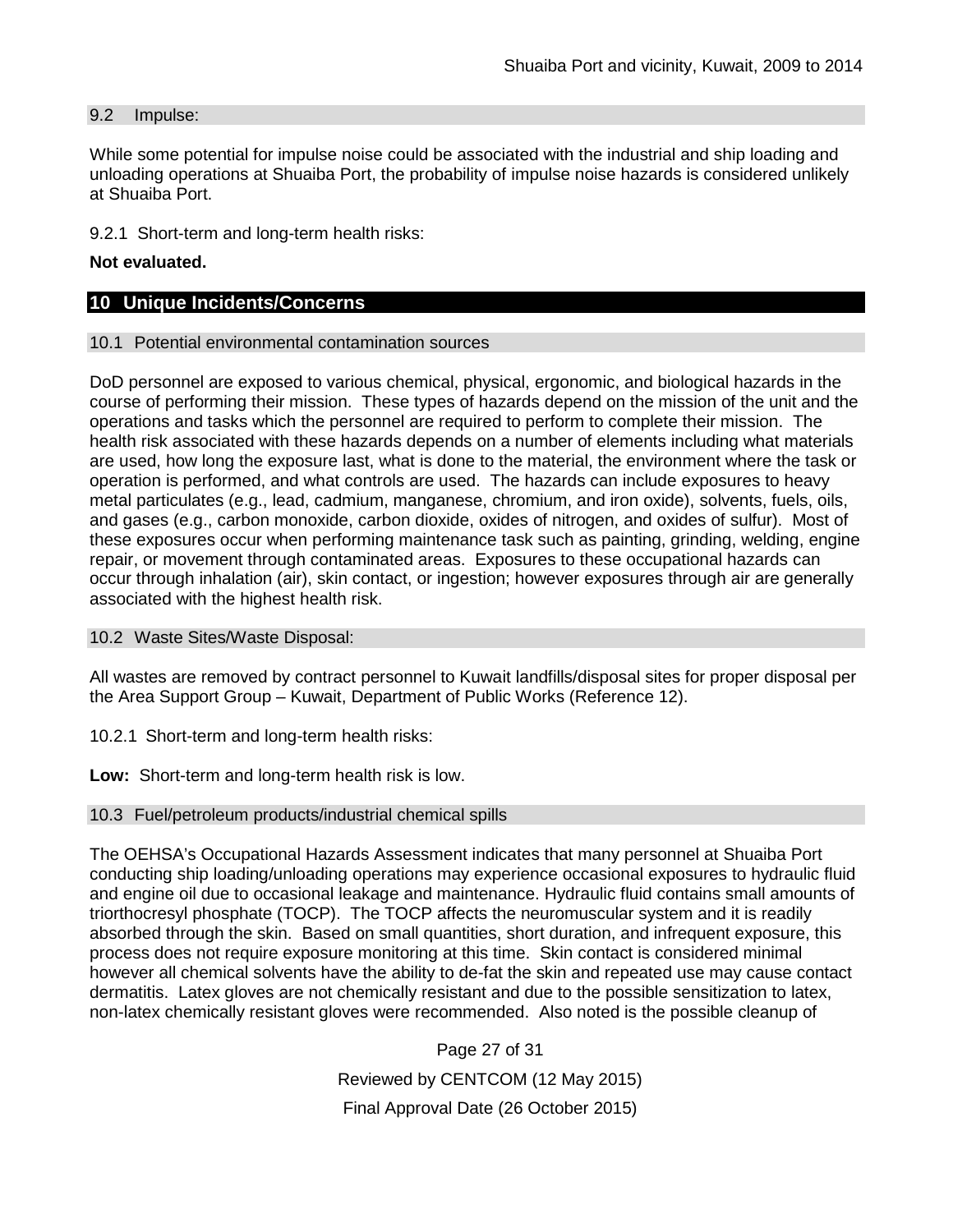fuel/organic products – personnel conducting spill cleanup are advised to wear proper protection to mitigate exposure/contact (Reference 12).

10.3.1 Short-term and long-term health risks:

**Low:** The health risk is Moderate for individuals conducting specific operations without proper personal protection. Risk was reduced to Low with proper protection to mitigate exposure/contact.

### 10.4 Lead Based Paint

There is no specific information available to assess this hazard.

10.4.1 Short-term and long-term health risks:

**Not evaluated:** No data to support a health risk assessment.

#### 10.5 Pesticides/Pest Control

The health risk of exposure to pesticide residues is considered within the framework of typical residential exposure scenarios, based on the types of equipment, techniques, and pesticide products that have been employed, such as enclosed bait stations for rodenticides, various handheld equipment for spot treatments of insecticides and herbicides, and a number of ready-to-use (RTU) methods such as aerosol cans and baits. The control of rodents required the majority of pest management inputs, with the acutely toxic rodenticides staged as solid formulation lethal baits placed in tamper-resistant bait stations indoors and outdoors throughout cantonment areas. Nuisance insects, including biting and stinging insects such as bees, wasps, and ants, also required significant pest management inputs. Use of pesticides targeting against these pests generally involved selection of compounds with low mammalian toxicity and short-term residual using pinpoint rather than broadcast application techniques. No specific hazard sources were documented in DOEHRS or MESL. Overall Pest control at Shuaiba Port is reported as excellent per the OEHSA (Reference 12).

10.5.1 Short-term and long-term health risks:

**Low:** Short-term and long-term health risks are Low. Confidence in the health risk assessment is medium.

10.6 Burn Pits

There are no known burn pits located on Shuaiba Port or the LSAs.

10.6.1 Short-term and long-term health risks:

#### **None.**

10.7 Asbestos

10.7.1 Short-term and long-term health risks:

Page 28 of 31 Reviewed by CENTCOM (12 May 2015) Final Approval Date (26 October 2015)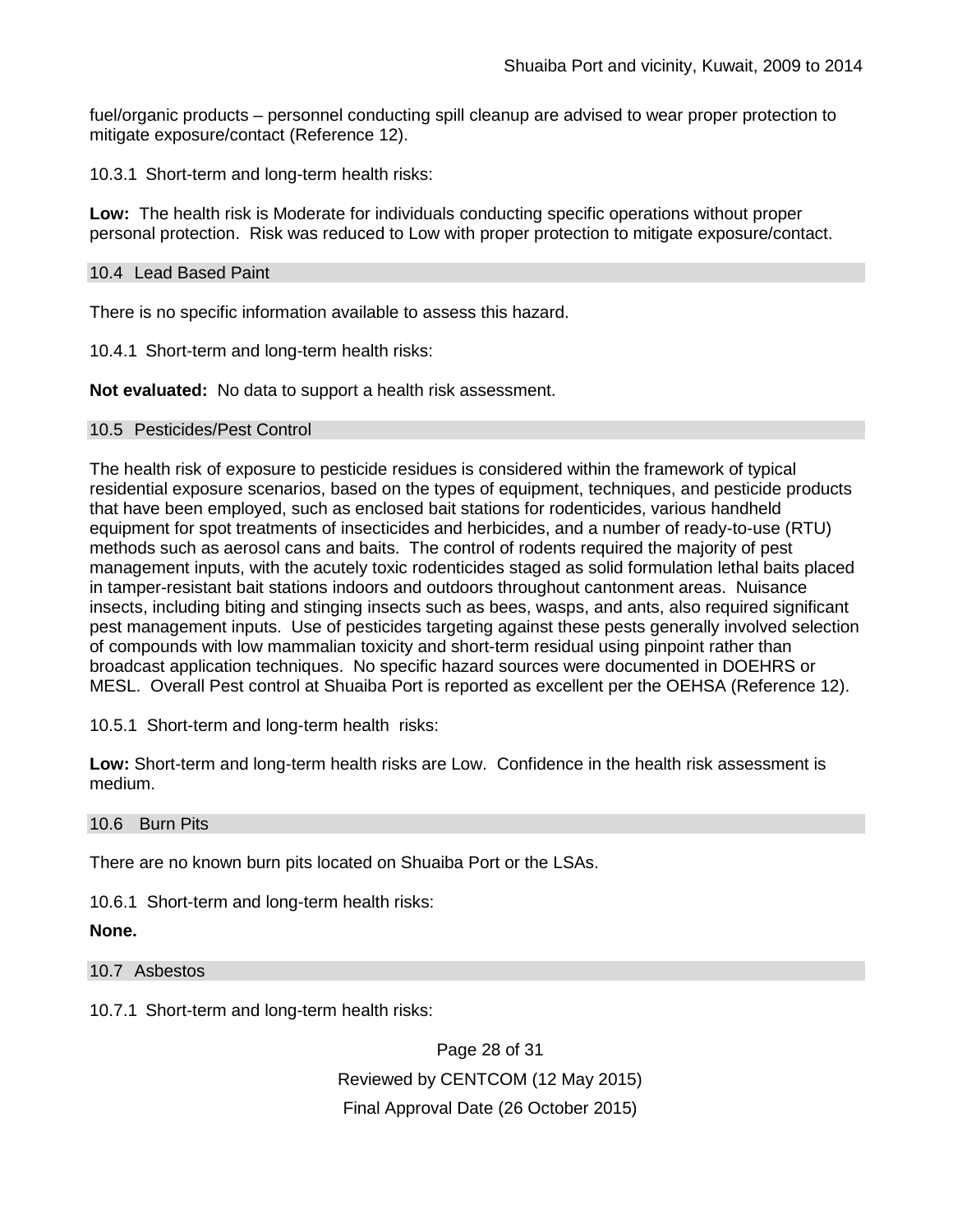**Not evaluated:** No data to support a health risk assessment.

Page 29 of 31 Reviewed by CENTCOM (12 May 2015) Final Approval Date (26 October 2015)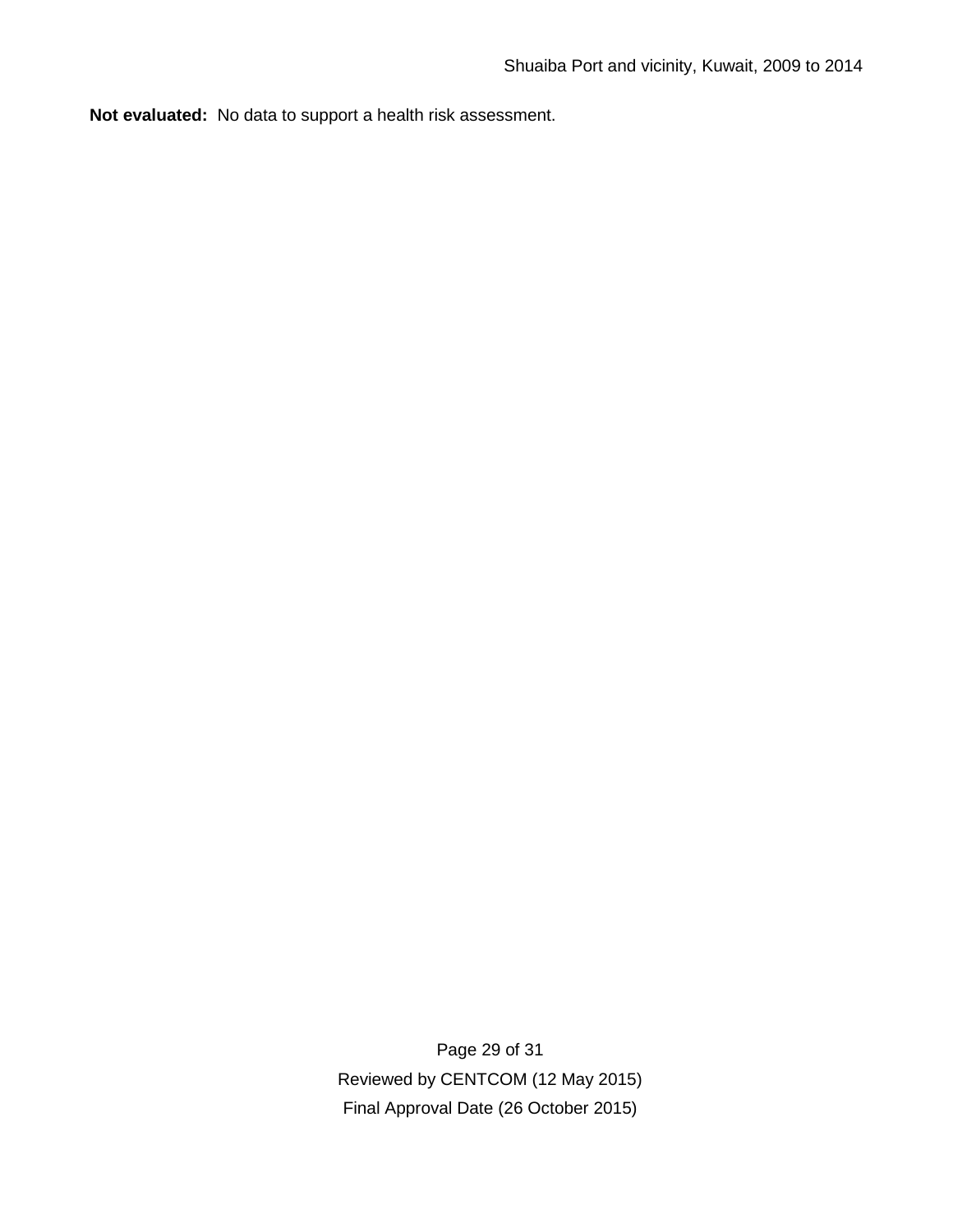### **11 References<sup>1</sup>**

- 1. Defense Occupational and Environmental Health Readiness System (referred to as the DOEHRS-EH database) at [https://doehrs-ih.csd.disa.mil/Doehrs/.](https://doehrs-ih.csd.disa.mil/Doehrs/) Department of Defense (DoD) Instruction 6490.03, *Deployment Health*, 2006.
- 2. DoDI 6055.05, Occupational and Environmental Health, 2008.
- 3. Joint Staff Memorandum (MCM) 0028-07, Procedures for Deployment Health Surveillance, 2007.
- 4. USAPHC 2013 TG230: Environmental Health Risk Assessment and Chemical Exposure Guidelines for Deployed Military Personnel. June 2013 Revision.
- 5. USAPHC 2002-2008 Military Deployment Periodic Occupational and Environmental Monitoring Summary (POEMS): Shuaiba Port, Kuwait.
- 6. USACHPPM 2008 Particulate Matter Factsheet; 64-009-0708, 2008.
- 7. DoD MESL Data Portal: https://mesl.apgea.army.mil/mesl/.Some of the data and reports used may be classified or otherwise have some restricted distribution.
- 8. Modification 12 to United States Central Command Individual Protection and Individual Unit Deployment Policy, 2 December 2013.
- 9. Armed Forces Pest Management Board: [http://www.afpmb.org/content/venomous-animals-country](http://www.afpmb.org/content/venomous-animals-country-k#Kuwait)[k#Kuwait.](http://www.afpmb.org/content/venomous-animals-country-k#Kuwait) U.S. Army Garrison - Forest Glen, Silver Spring, MD.
- 10. Clinical Toxinology Resources: [http://www.toxinology.com/.](http://www.toxinology.com/) University of Adelaide, Australia.
- 11. Goldman RF. 2001. Introduction to heat-related problems in military operations. *In*: Textbook of military medicine: medical aspects of harsh environments Vol. 1, Pandolf KB, and Burr RE (Eds.), Office of the Surgeon General, Department of the Army, Washington DC.
- 12. Forward Deployed Preventive Medicine Unit (FDPMU). Occupational and Environmental Health Site Assessment (OEHSA), Al Shuaiba Port, Kuwait. 2 February 2009.
- 13. ATSDR. 2012. Toxicological Profile for Cadmium. [http://www.atsdr.cdc.gov/ToxProfiles/TP.asp?id=48&tid=15.](http://www.atsdr.cdc.gov/ToxProfiles/TP.asp?id=48&tid=15) September 2012.
- 14. ATSDR. 1998. Toxicological Profile for Sulfur Dioxide. [http://www.atsdr.cdc.gov/ToxProfiles/TP.asp?id=253&tid=46.](http://www.atsdr.cdc.gov/ToxProfiles/TP.asp?id=253&tid=46) December 1998.
- 15. ATSDR. 1998. Toxicological Profile for Acrolein. [http://www.atsdr.cdc.gov/ToxProfiles/TP.asp?id=557&tid=102.](http://www.atsdr.cdc.gov/ToxProfiles/TP.asp?id=557&tid=102) April 2007.
- 16. EPA. 2015. Health Effects of Ozone in the General Population. [http://www.epa.gov/apti/ozonehealth/population.html#effects.](http://www.epa.gov/apti/ozonehealth/population.html#effects) January 2015.

 $1$  NOTE. The data are currently assessed using the 2013 TG230. The general method involves an initial review of the data which eliminates all chemical substances not detected above 1-yr negligible MEGs. Those substances screened out are not considered acute or chronic health hazards so are not assessed further. For remaining substances, acute and chronic health effects are evaluated separately for air water (soil is only evaluated for long term risk). This is performed by deriving separate short-term and long term population exposure level and estimates (referred to as population exposure point concentrations (PEPC)) that are compared to MEGs derived for similar exposure durations. If less than or equal to negligible MEG the risk is Low. If levels are higher than negligible then there is a chemical-specific toxicity and exposure evaluation by appropriate SMEs, which includes comparison to any available marginal, critical or catastrophic MEGs. For drinking water 15 L/day MEGs are used for the screening while site specific 5-15 L/day are used for more detailed assessment. For nondrinking water (such as that used for personal hygiene or cooking) the 'consumption rate' is limited to 2 L/day (similar to the EPA)

> Page 30 of 31 Reviewed by CENTCOM (12 May 2015) Final Approval Date (26 October 2015)